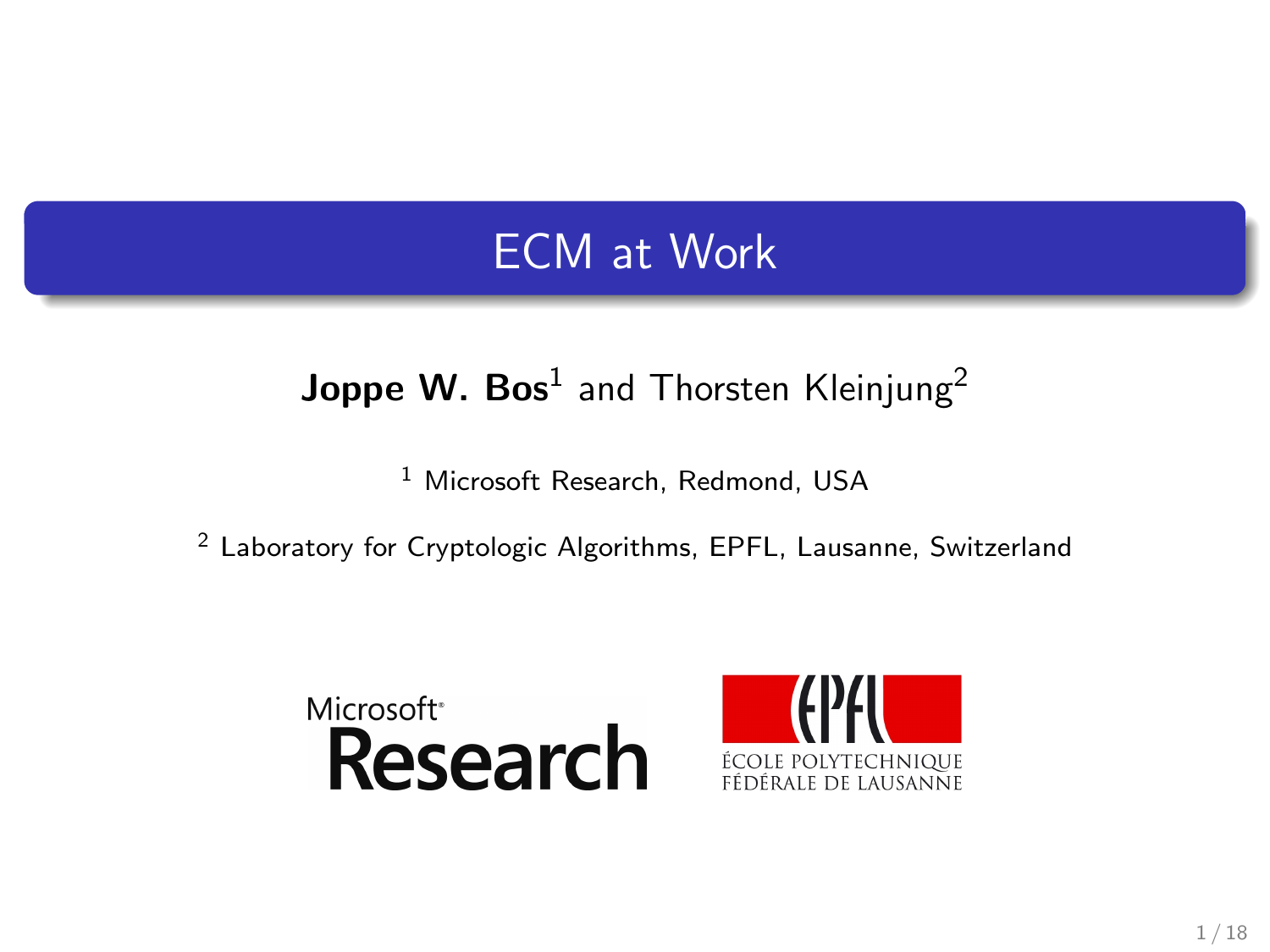## Security assessment of public-key cryptography

Most-widely used public-key cryptosystem: RSA Integer factorization problem ( $n = pq$  with  $p \approx q$ ) Factoring RSA-like numbers: Number Field Sieve (NFS)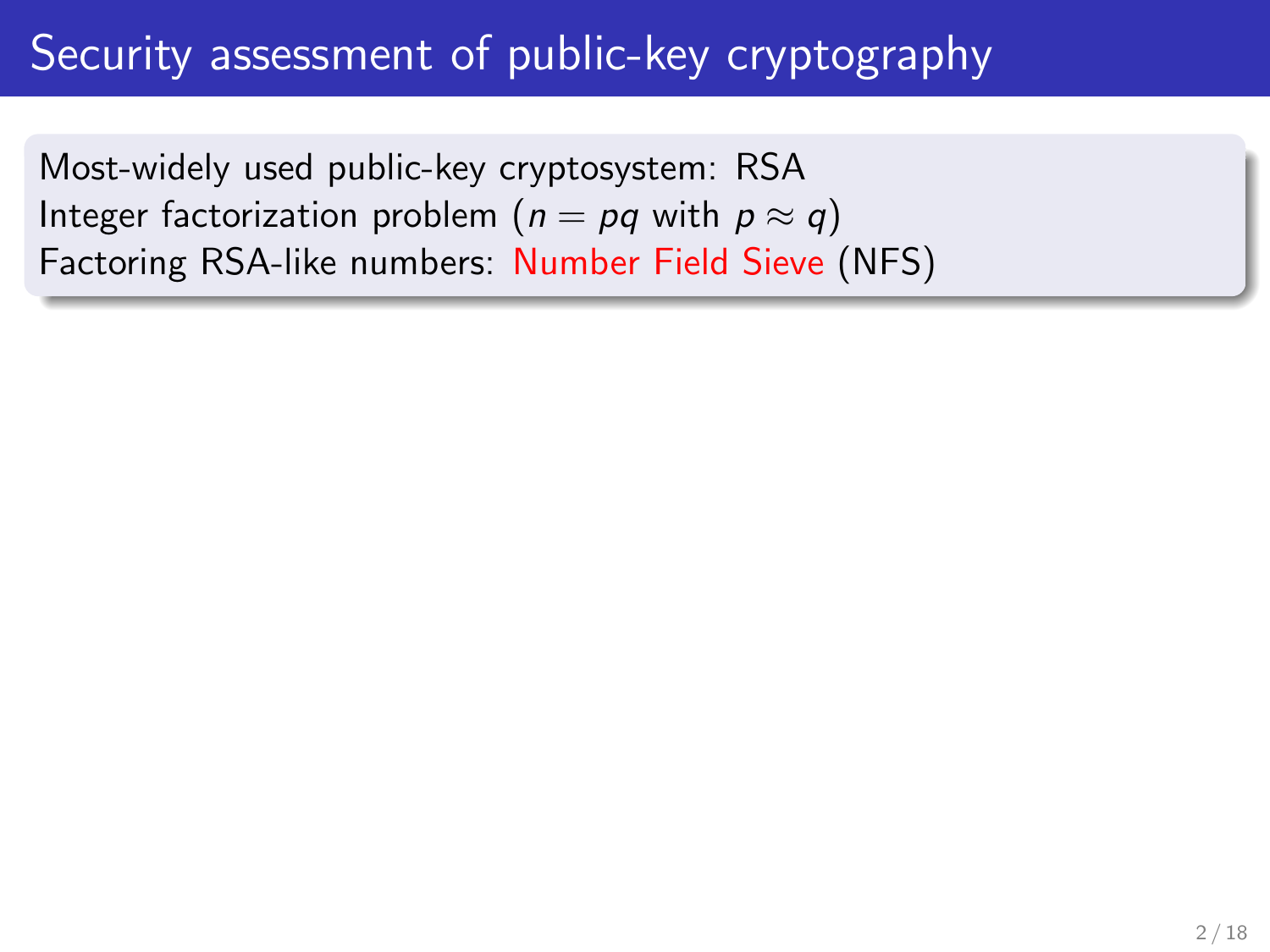# Security assessment of public-key cryptography

Most-widely used public-key cryptosystem: RSA Integer factorization problem ( $n = pq$  with  $p \approx q$ ) Factoring RSA-like numbers: Number Field Sieve (NFS)

#### Inside NFS factor many small numbers: cofactorization

primality testing  
\ntrial division  
\n
$$
\rho - 1
$$
, QS  
\nECM

\n $\left.\begin{array}{c}\right\}$   $\approx 1/3$  of the run-time for RSA-768 [CRYPTO'10]  
\nECM

A. K. Lenstra and H. W. Lenstra, Jr. The Development of the Number Field Sieve, Lecture Notes in Mathematics, 1993 H. W. Lenstra Jr. Factoring integers with elliptic curves. Annals of Mathematics, 1987.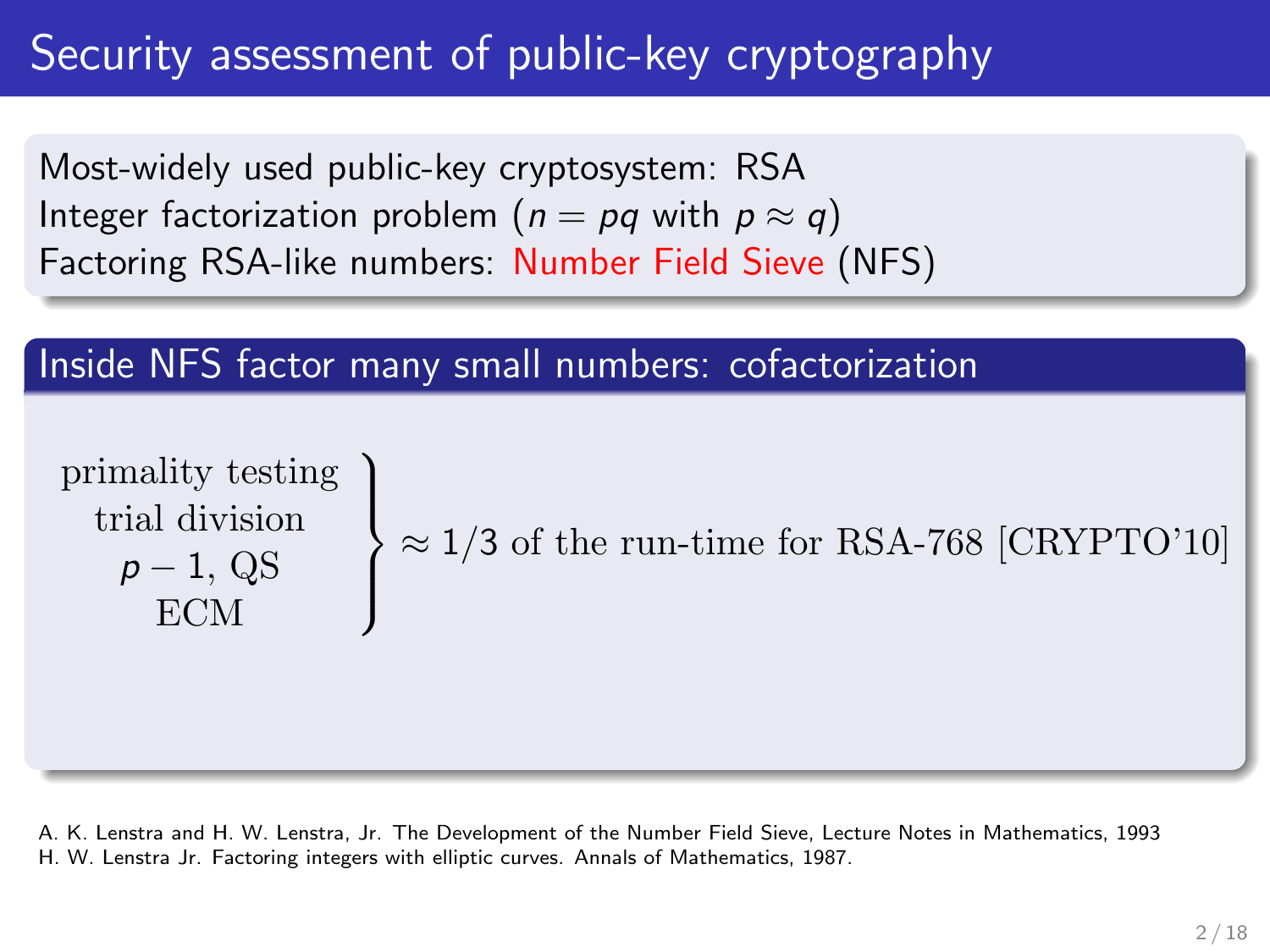# Security assessment of public-key cryptography

Most-widely used public-key cryptosystem: RSA Integer factorization problem ( $n = pq$  with  $p \approx q$ ) Factoring RSA-like numbers: Number Field Sieve (NFS)

#### Inside NFS factor many small numbers: cofactorization

$$
\begin{array}{c}\n \text{primality testing} \\
 \begin{array}{c}\n \text{trial division} \\
 \hline\n \text{p} - 1, \text{QS} \\
 \hline\n \text{ECM}\n \end{array}\n \end{array}\n \approx 1/3 \text{ of the run-time for RSA-768 [CRYPTO'10]}
$$

Offloading this work (to FPGA, GPU) is an active research area, since faster cofactorization  $\rightarrow$  faster NFS

A. K. Lenstra and H. W. Lenstra, Jr. The Development of the Number Field Sieve, Lecture Notes in Mathematics, 1993 H. W. Lenstra Jr. Factoring integers with elliptic curves. Annals of Mathematics, 1987.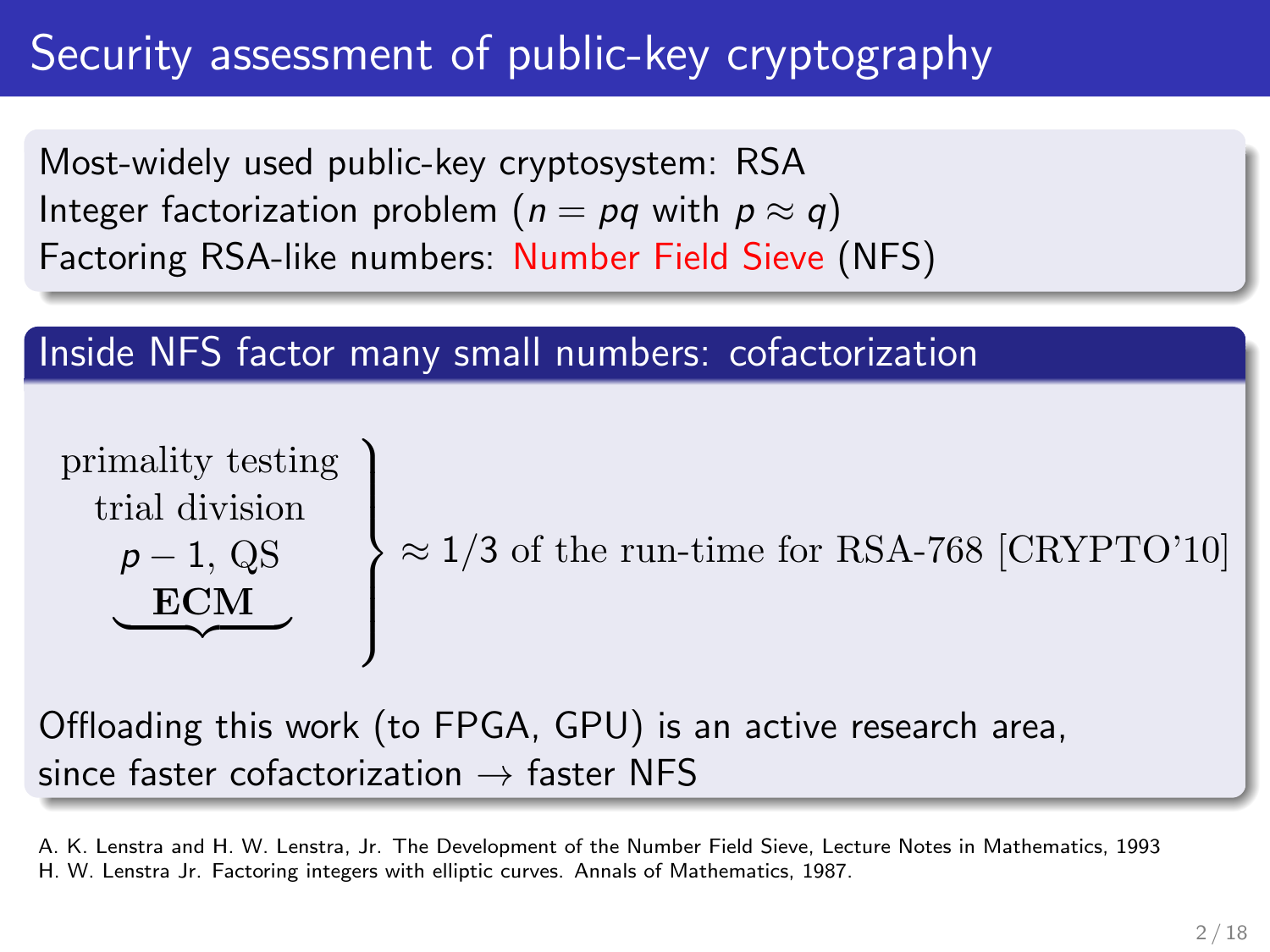# Elliptic Curve Method (ECM)

Try and factor  $n = p \cdot q$  with  $1 < p < q < n$ . Repeat:

- Pick a random point P and construct an elliptic E over  $Z/nZ$ containing P
- Compute  $Q = kP \in E(\mathbf{Z}/n\mathbf{Z})$  for some  $k \in \mathbf{Z}$
- If  $\#E(\mathbf{F}_p) \mid k$  (and  $\#E(\mathbf{Z}/q\mathbf{Z}) \nmid k$ ) then Q and the neutral element become the same modulo p
- $p = \gcd(n, Q_z)$

In practice given a bound  $B_1 \in \mathbb{Z}: k = \text{lcm}(1, 2, \ldots, B_1)$ 

H. W. Lenstra Jr. Factoring integers with elliptic curves. Annals of Mathematics, 1987.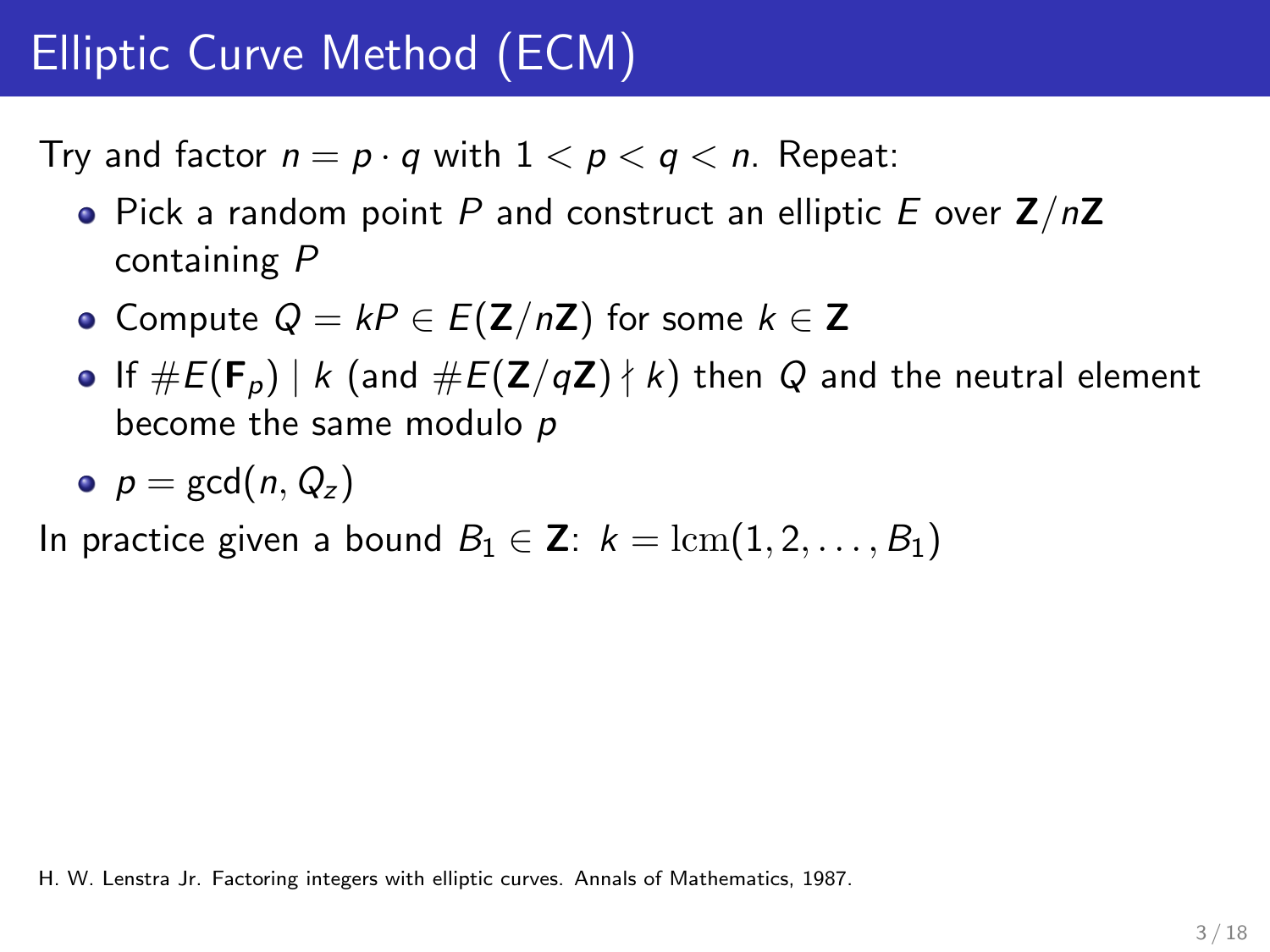# Elliptic Curve Method (ECM)

Try and factor  $n = p \cdot q$  with  $1 < p < q < n$ . Repeat:

- Pick a random point P and construct an elliptic E over  $Z/nZ$ containing P
- Compute  $Q = kP \in E(\mathbf{Z}/n\mathbf{Z})$  for some  $k \in \mathbf{Z}$
- If  $\#E(\mathbf{F}_p) \mid k$  (and  $\#E(\mathbf{Z}/q\mathbf{Z}) \nmid k$ ) then Q and the neutral element become the same modulo p
- $p = \gcd(n, Q_z)$

In practice given a bound  $B_1 \in \mathbb{Z}: k = \text{lcm}(1, 2, \ldots, B_1)$ 

$$
O(e^{(\sqrt{2}+o(1))(\sqrt{\log p \log \log p})}M(\log n))
$$

 $\bullet$   $M(\log n)$  represents the complexity of multiplication modulo n •  $o(1)$  is for  $p \to \infty$ 

H. W. Lenstra Jr. Factoring integers with elliptic curves. Annals of Mathematics, 1987.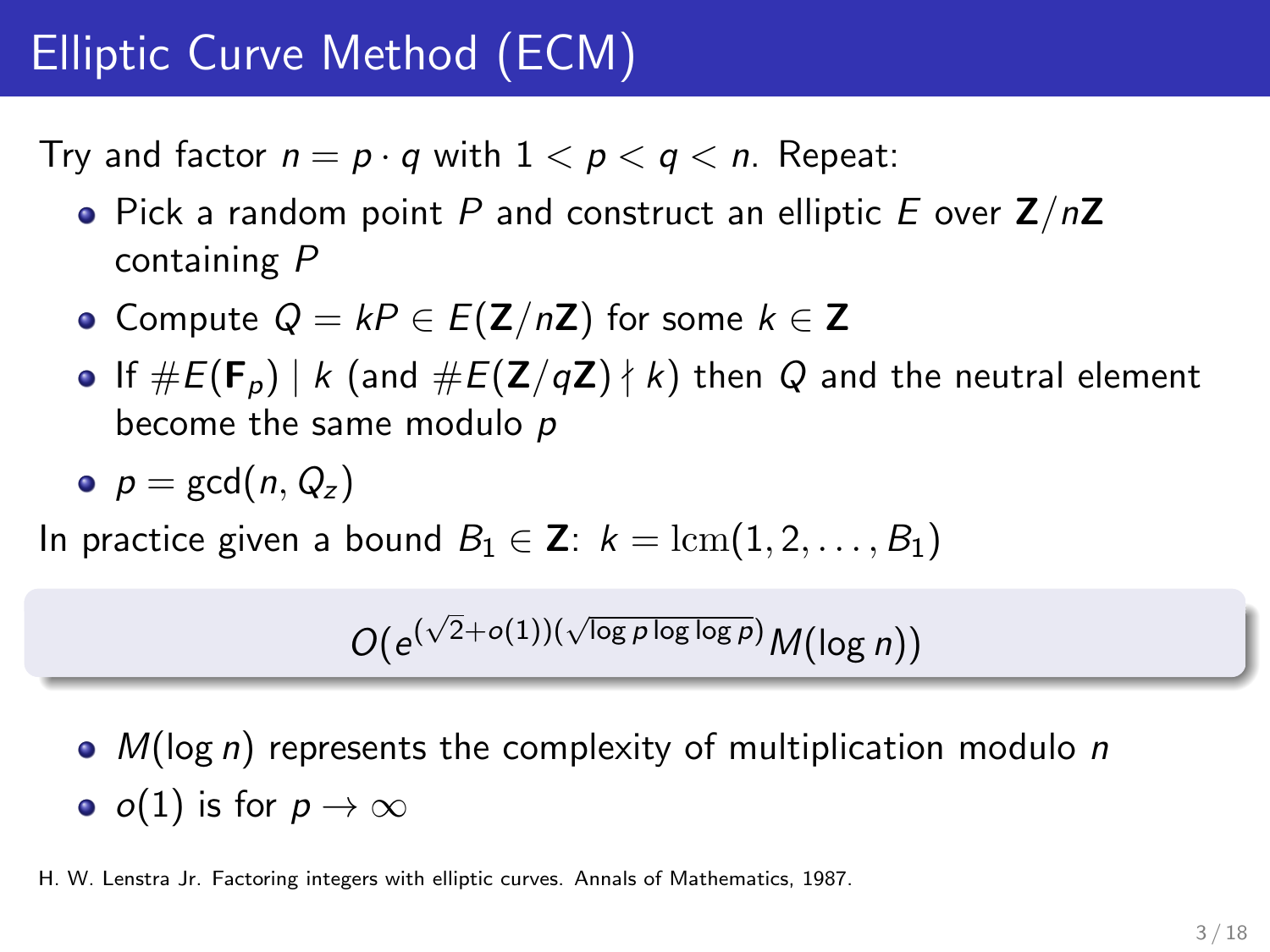# Edwards Curves (based on work by Euler & Gauss)

- **e** Edwards curves
- **Twisted Edwards curves**
- **o** Inverted Edwards coordinates
- **Extended twisted Edwards coordinates**

A twisted Edwards curve is defined  $(ad(a-d) \neq 0)$ 

$$
ax^2 + y^2 = 1 + dx^2y^2
$$
 and  $(ax^2 + y^2)z^2 = z^4 + dx^2y^2$ 

2007: H. M. Edwards. A normal form for elliptic curves. Bulletin of the American Mathematical Society 2007: D. J. Bernstein and T. Lange. Faster addition and doubling on elliptic curves. Asiacrypt 2008: H. Hisil, K. K.-H. Wong, G. Carter, and E. Dawson. Twisted Edwards curves revisited. Asiacrypt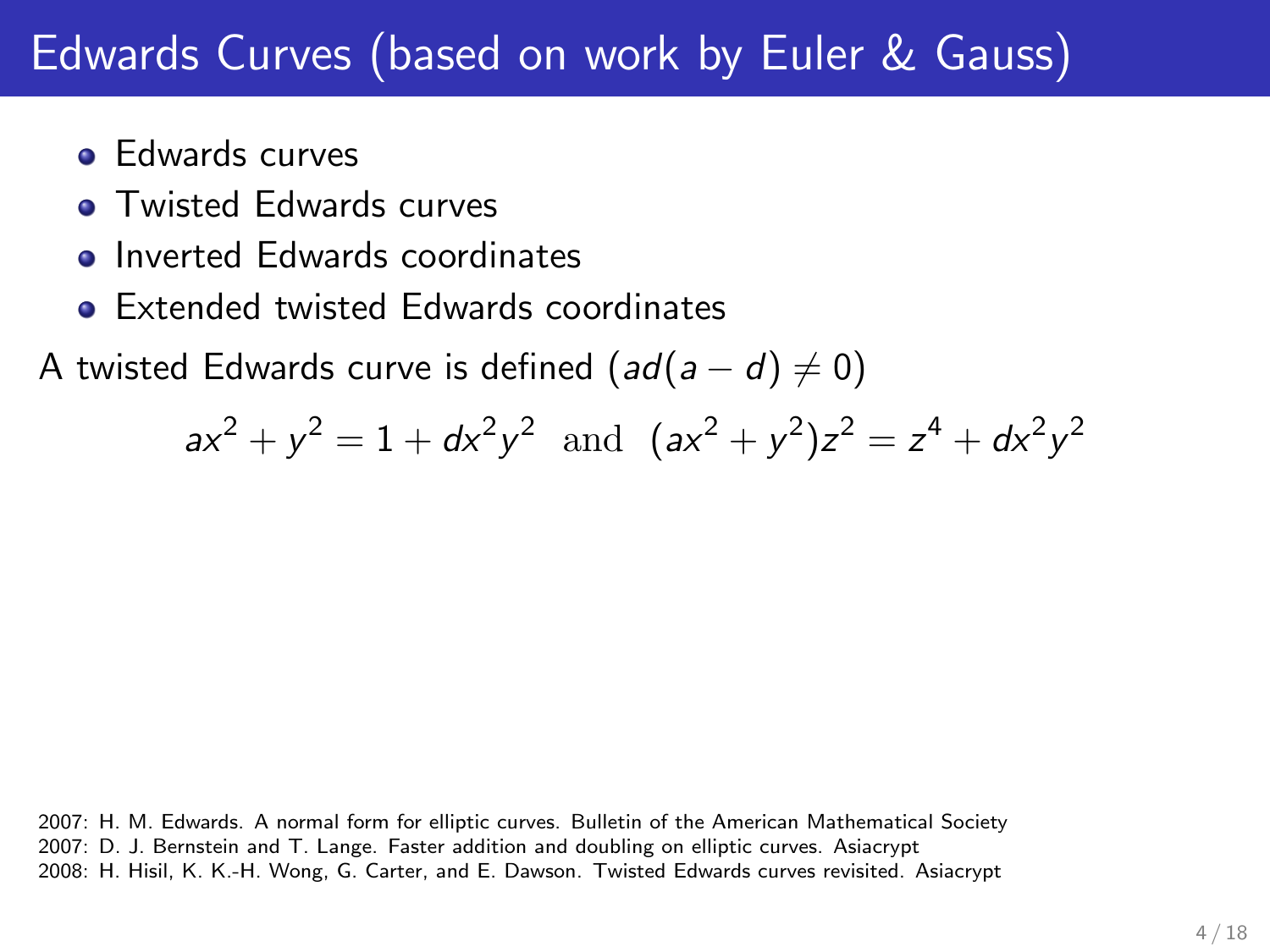# Edwards Curves (based on work by Euler & Gauss)

- **Edwards curves**
- **Twisted Edwards curves**
- **o** Inverted Edwards coordinates
- Extended twisted Edwards coordinates

A twisted Edwards curve is defined  $(ad(a-d) \neq 0)$ 

$$
ax^2 + y^2 = 1 + dx^2y^2
$$
 and  $(ax^2 + y^2)z^2 = z^4 + dx^2y^2$ 

Elliptic Curve Point Addition 
$$
\begin{cases} a = -1: 8M \\ a = -1, z_1 = 1: 7M \end{cases}
$$

Elliptic Curve Point Duplication:  $a = -1$ : 3M + 4S

2007: H. M. Edwards. A normal form for elliptic curves. Bulletin of the American Mathematical Society 2007: D. J. Bernstein and T. Lange. Faster addition and doubling on elliptic curves. Asiacrypt 2008: H. Hisil, K. K.-H. Wong, G. Carter, and E. Dawson. Twisted Edwards curves revisited. Asiacrypt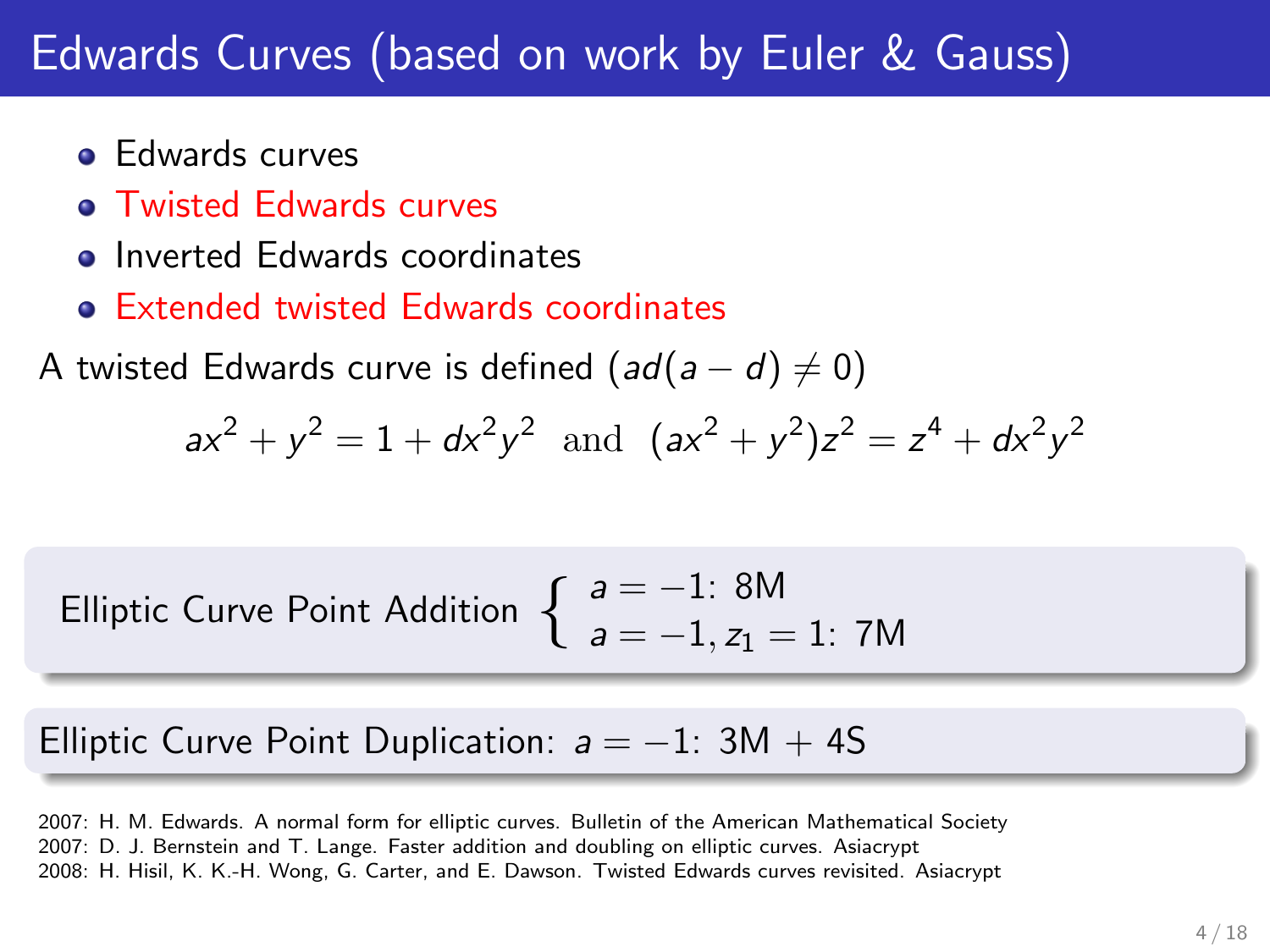# EC-multiplication

Notation: A (EC-additions), D (EC-duplications), R (residues in memory) M (modular multiplications), S (modular squaring)

|                   | Montgomery  | <b>Edwards</b>      |
|-------------------|-------------|---------------------|
| EC-multiplication | <b>PRAC</b> | e.g. signed sliding |
| method            |             | w-bit windows       |
| $\#R$             | 14          | $4(2^{w-1})+4+2$    |

P. L. Montgomery. Speeding the Pollard and elliptic curve methods of factorization. Mathematics of Computation, 1987 D. J. Bernstein, P. Birkner, T. Lange, and C. Peters. ECM using Edwards curves. Mathematics of Computation (to appear) D. J. Bernstein, P. Birkner, and T. Lange. Starfish on strike. Latincrypt, 2010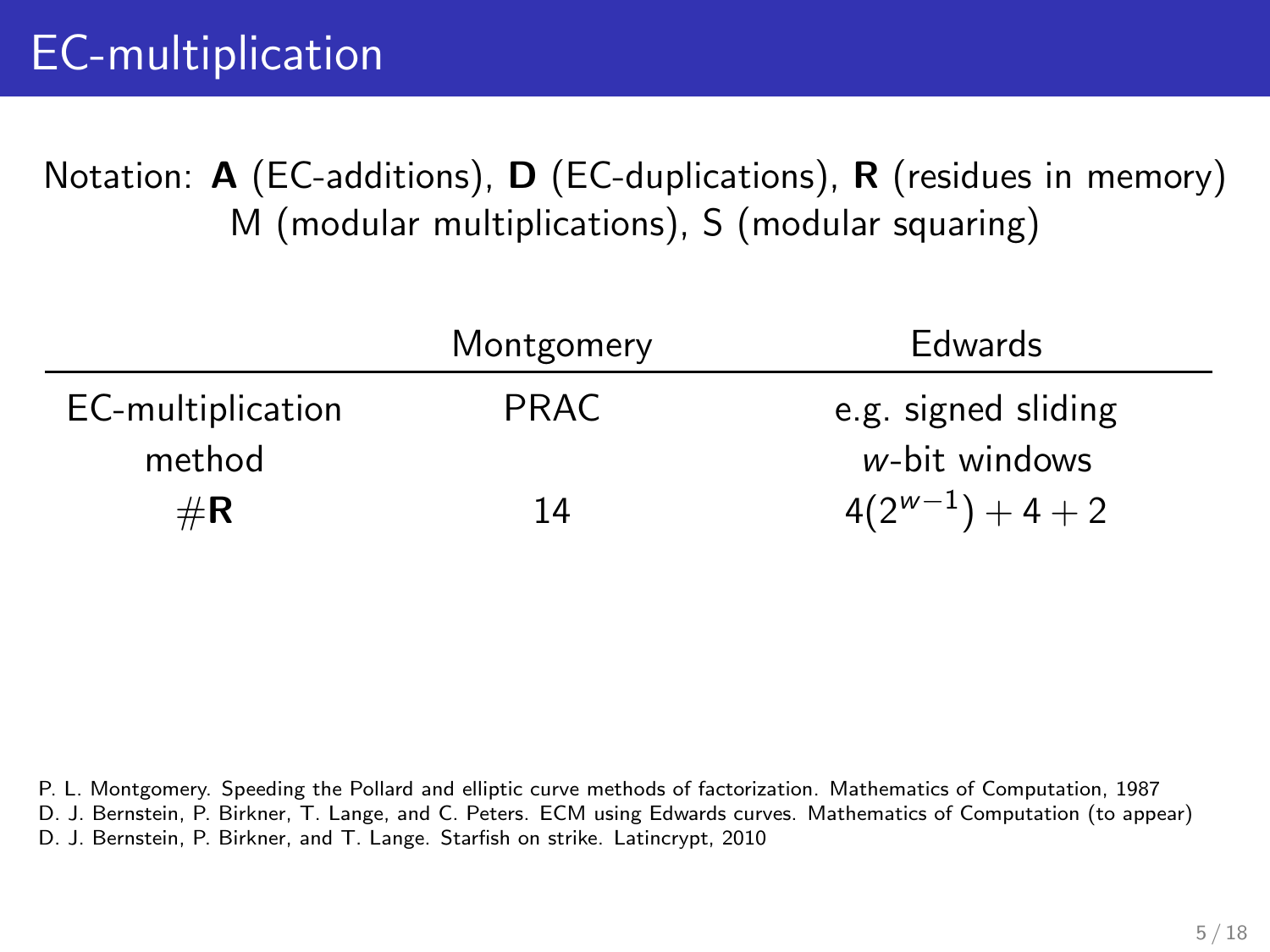Notation: A (EC-additions), D (EC-duplications), R (residues in memory) M (modular multiplications), S (modular squaring)

|                   | Montgomery  | Edwards                                                                                                                                                                    |
|-------------------|-------------|----------------------------------------------------------------------------------------------------------------------------------------------------------------------------|
| EC-multiplication | <b>PRAC</b> | e.g. signed sliding                                                                                                                                                        |
| method            |             | $w$ -bit windows                                                                                                                                                           |
| $\#\mathbf{R}$    |             | $4(2^{w-1})+4+2$                                                                                                                                                           |
| Performance       |             | 14<br>$\#(\text{S} + \text{M})/\text{bit} \approx 8\text{-}9$ $B_1 \rightarrow \infty$ $\begin{cases} \#A/\text{bit} \rightarrow 0, \\ \#R \rightarrow \infty \end{cases}$ |
|                   |             | $\rightarrow$ (3M + 4S) / bit                                                                                                                                              |

P. L. Montgomery. Speeding the Pollard and elliptic curve methods of factorization. Mathematics of Computation, 1987 D. J. Bernstein, P. Birkner, T. Lange, and C. Peters. ECM using Edwards curves. Mathematics of Computation (to appear) D. J. Bernstein, P. Birkner, and T. Lange. Starfish on strike. Latincrypt, 2010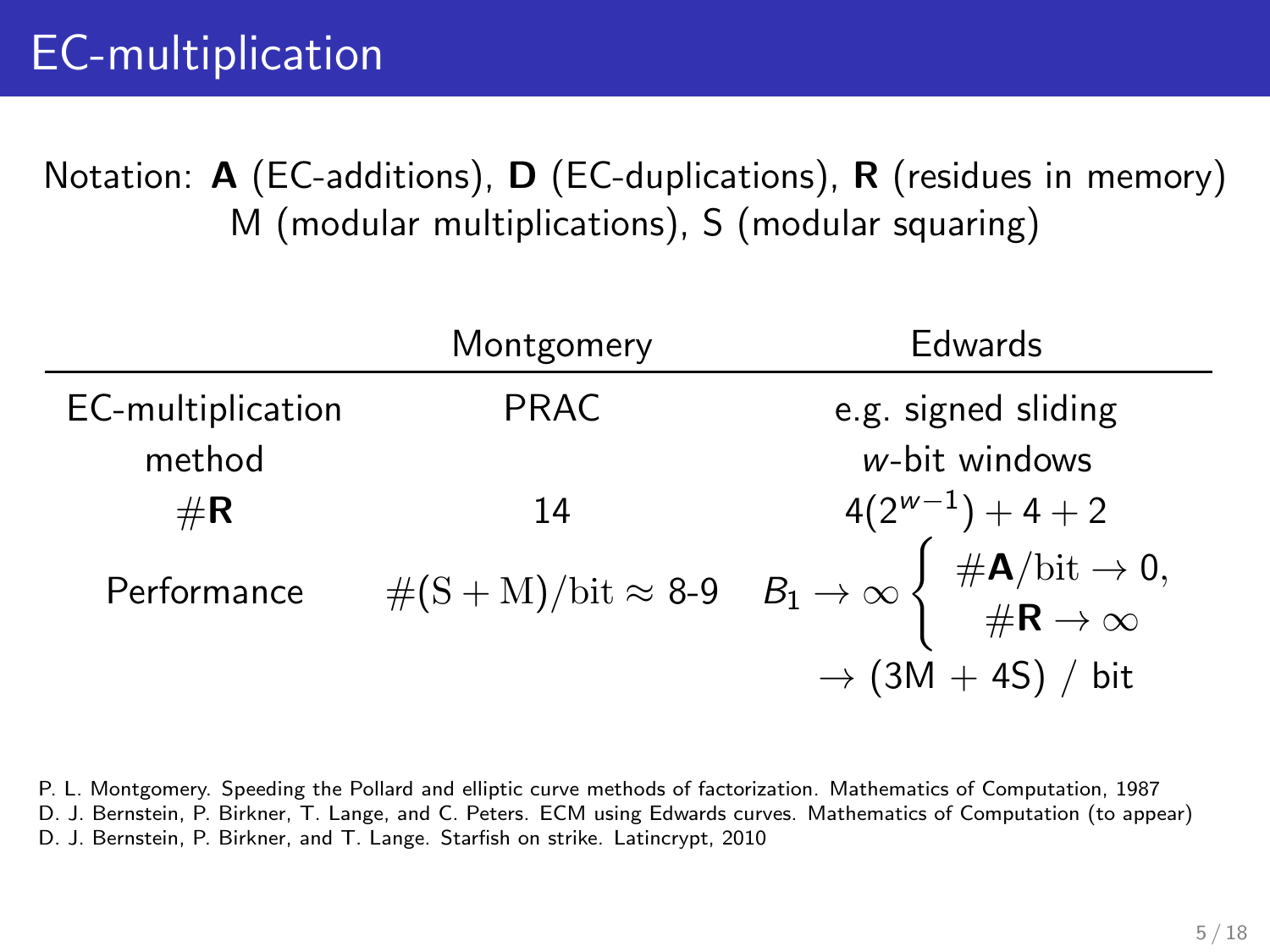## **Motivation**

|           | <b>GMP-ECM</b>    |                |             | EECM-MPFQ |                |                |             |       |
|-----------|-------------------|----------------|-------------|-----------|----------------|----------------|-------------|-------|
| <b>B1</b> | Montgomery curves |                |             |           |                | Edwards curves |             |       |
|           | $\#\mathsf{S}$    | $\#\mathsf{M}$ | $\#S + \#M$ | #R        | $\#\mathsf{S}$ | $\#\mathsf{M}$ | $\#S + \#M$ | $\#R$ |
| 256       | 1066              | 2025           | 3091        | 14        | 1436           | 1638           | 3074        | 38    |
| 512       | 2 2 0 0           | 4 2 1 0        | 6410        | 14        | 2952           | 3183           | 6 1 3 5     | 62    |
| 1024      | 4422              | 8494           | 12916       | 14        | 5892           | 6144           | 12036       | 134   |
| 8192      | 35 508            | 68920          | 104 428     | 14        | 47156          | 45884          | 93 040      | 550   |

P. Zimmermann and B. Dodson. 20 Years of ECM. Algorithmic Number Theory Symposium – ANTS 2006 D. J. Bernstein, P. Birkner, T. Lange, and C. Peters. ECM using Edwards curves. Mathematics of Computation (to appear)

D. J. Bernstein, P. Birkner, and T. Lange. Starfish on strike. Latincrypt, 2010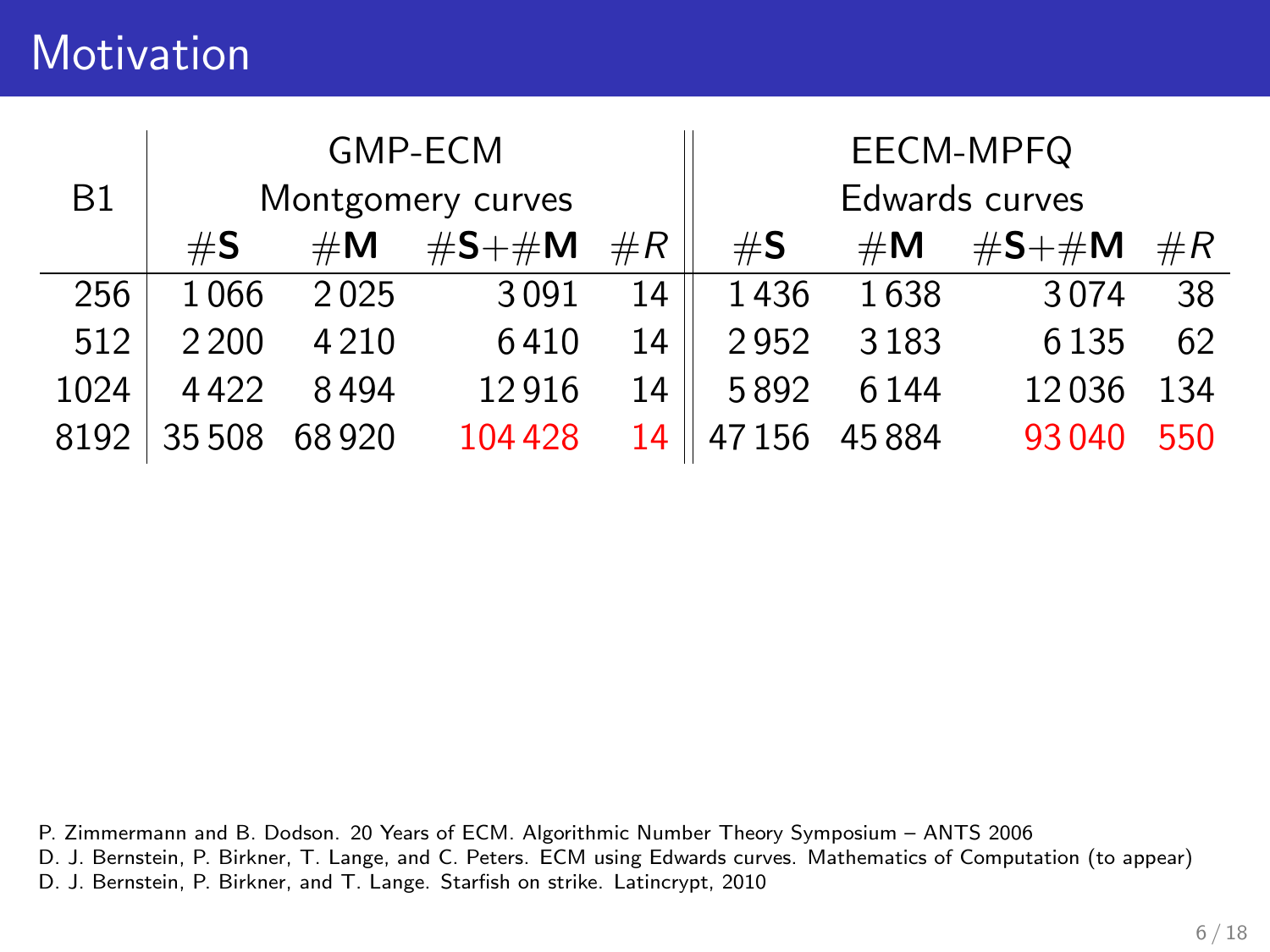## **Motivation**

| GMP-ECM |                   |                | EECM-MPFQ   |       |                |                |             |       |
|---------|-------------------|----------------|-------------|-------|----------------|----------------|-------------|-------|
| B1      | Montgomery curves |                |             |       |                | Edwards curves |             |       |
|         | #S                | $\#\mathsf{M}$ | $\#S + \#M$ | $\#R$ | $\#\mathsf{S}$ | $\#\mathsf{M}$ | $\#S + \#M$ | $\#R$ |
| 256     | 1066              | 2025           | 3091        | 14    | 1436           | 1638           | 3074        | 38    |
| 512     | 2 2 0 0           | 4 2 1 0        | 6410        | 14    | 2952           | 3183           | 6 1 3 5     | 62    |
| 1024    | 4422              | 8494           | 12916       | 14    | 5892           | 6144           | 12036       | 134   |
| 8192    | 35 508            | 68920          | 104 428     | 14    | 47156          | 45884          | 93 040      | 550   |

#### Edwards curves vs Montgomery curves

 $\Box$  faster EC-arithmetic  $\Box$  more memory is required

 $\Rightarrow$  Difficult to run Edwards-ECM fast on memory-constrained devices

#### This work: faster, memory efficient Edwards ECM (on GPUs)

P. Zimmermann and B. Dodson. 20 Years of ECM. Algorithmic Number Theory Symposium – ANTS 2006

D. J. Bernstein, P. Birkner, T. Lange, and C. Peters. ECM using Edwards curves. Mathematics of Computation (to appear)

D. J. Bernstein, P. Birkner, and T. Lange. Starfish on strike. Latincrypt, 2010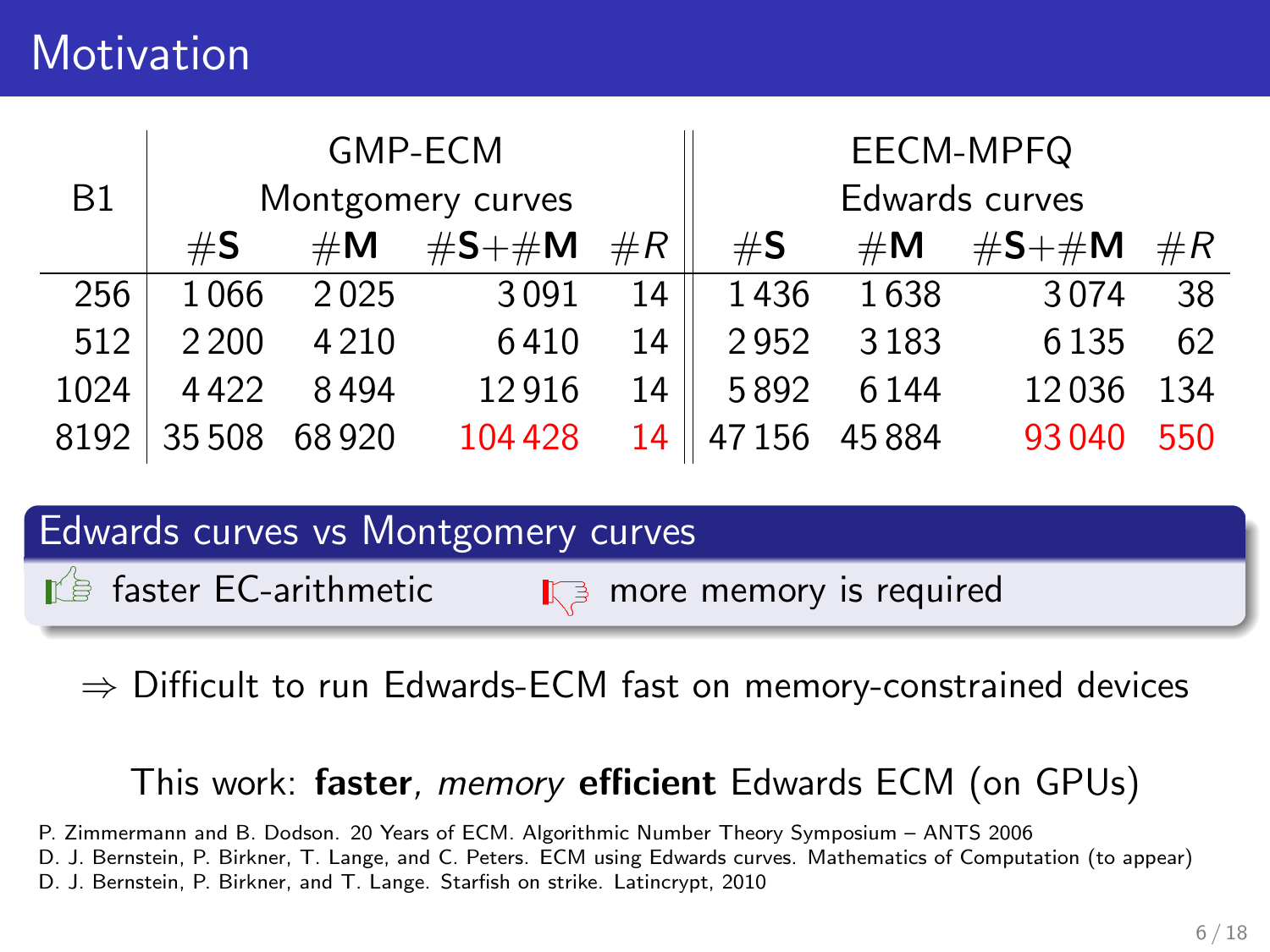In practice people use the same  $B_1$  for many numbers: Can we do better for a fixed  $B_1$ ?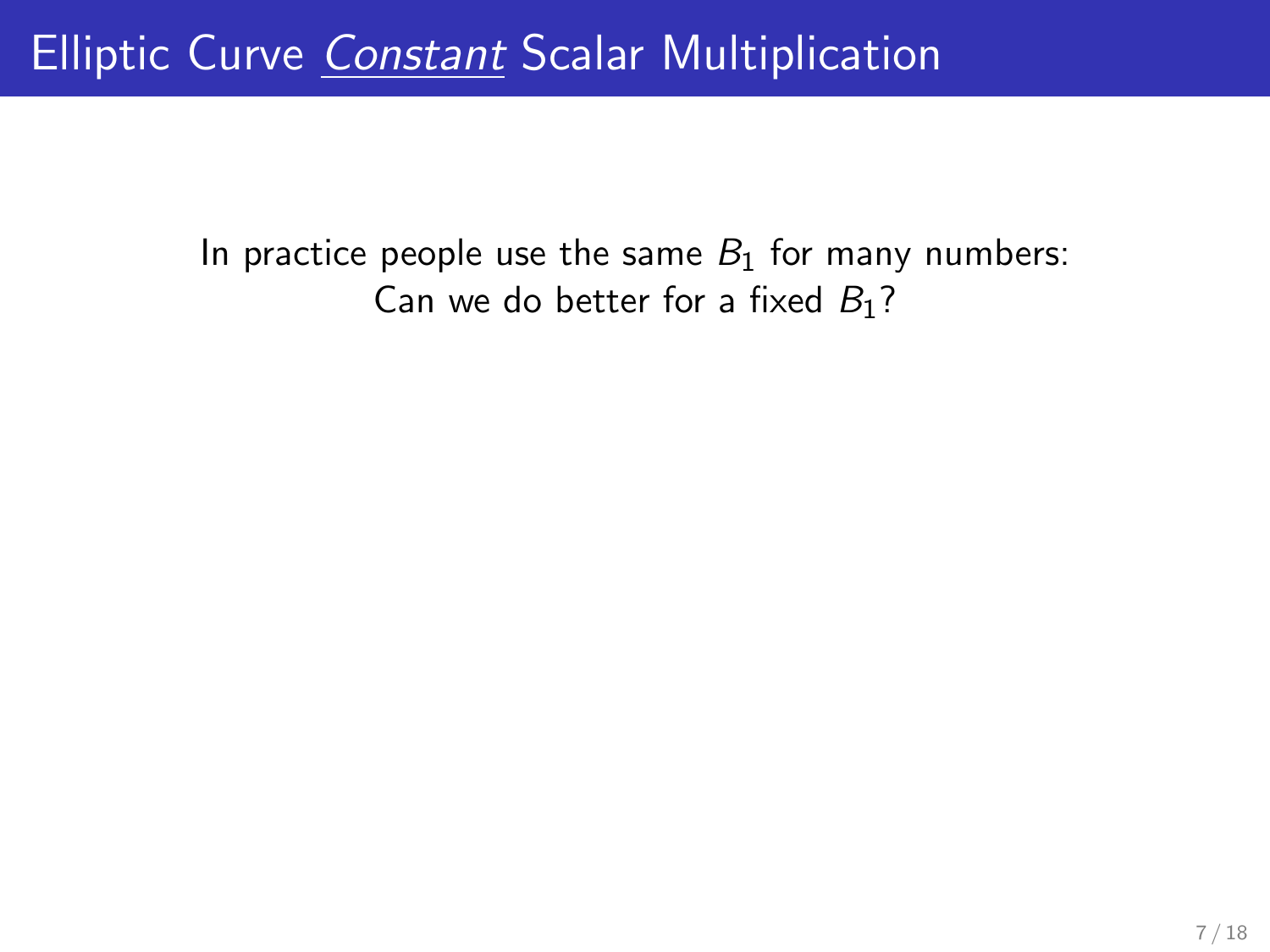#### In practice people use the same  $B_1$  for many numbers: Can we do better for a fixed  $B_1$ ?

B. Dixon and A. K. Lenstra. Massively parallel elliptic curve factoring. Eurocrypt 1992.

Recall:  $k = \text{lcm}(1, 2, \ldots, B_1) = \prod_i p_i$  with  $p_i \leq B_1$  prime.

- **Observation:** Use double-and-add approach, no additional storage. Low Hamming-weight integers  $\rightarrow$  fewer EC-additions
- **Idea:** Search for low-weight prime products Partition the set of primes in subsets of cardinality of most three
- Result: Lowered the weight by  $\approx$  a factor three

(Computing the shortest addition chain is conjectured to be NP-hard)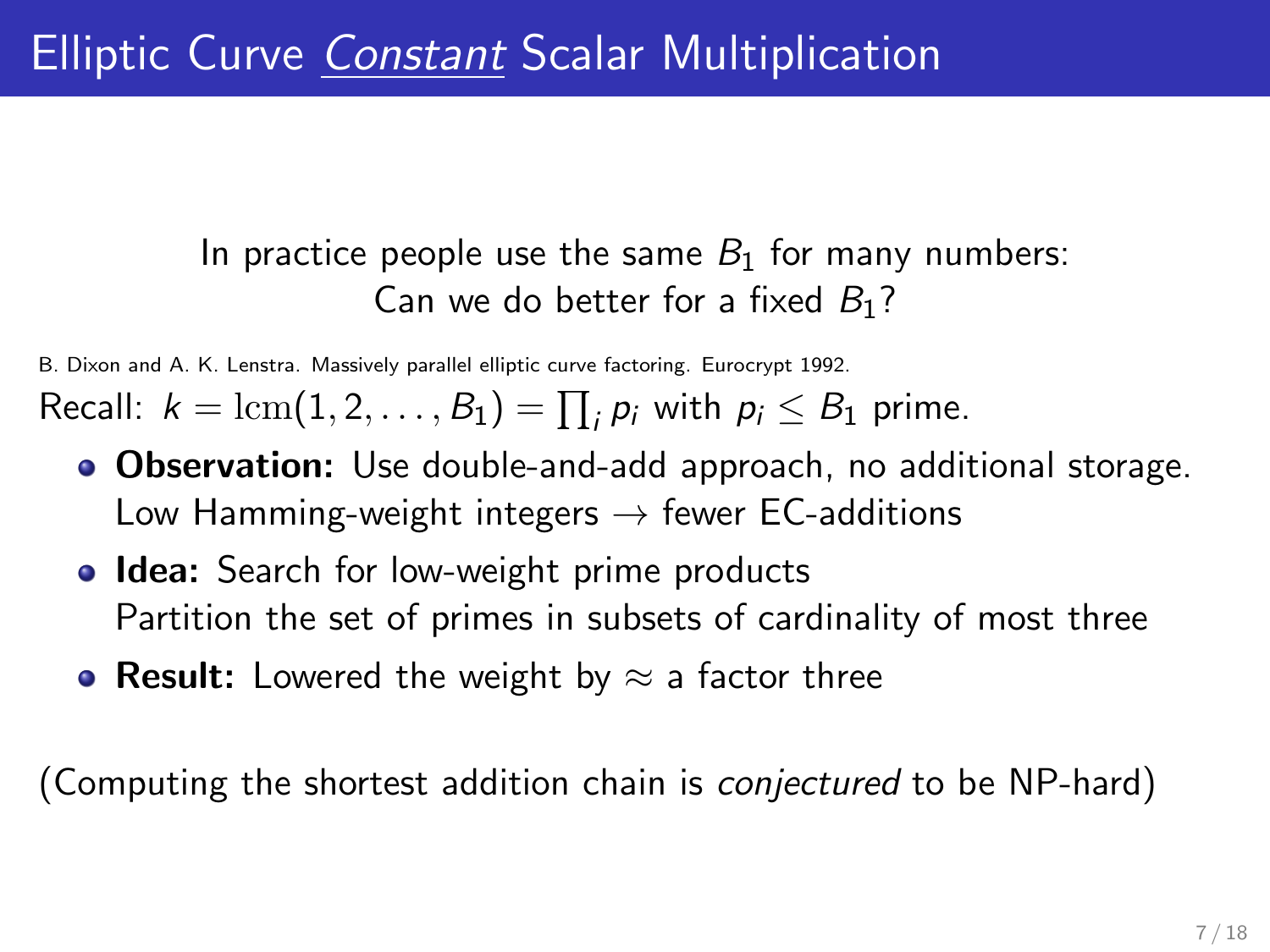#### Example



Using double-and-add: 34 EC-additions to 7 EC-additions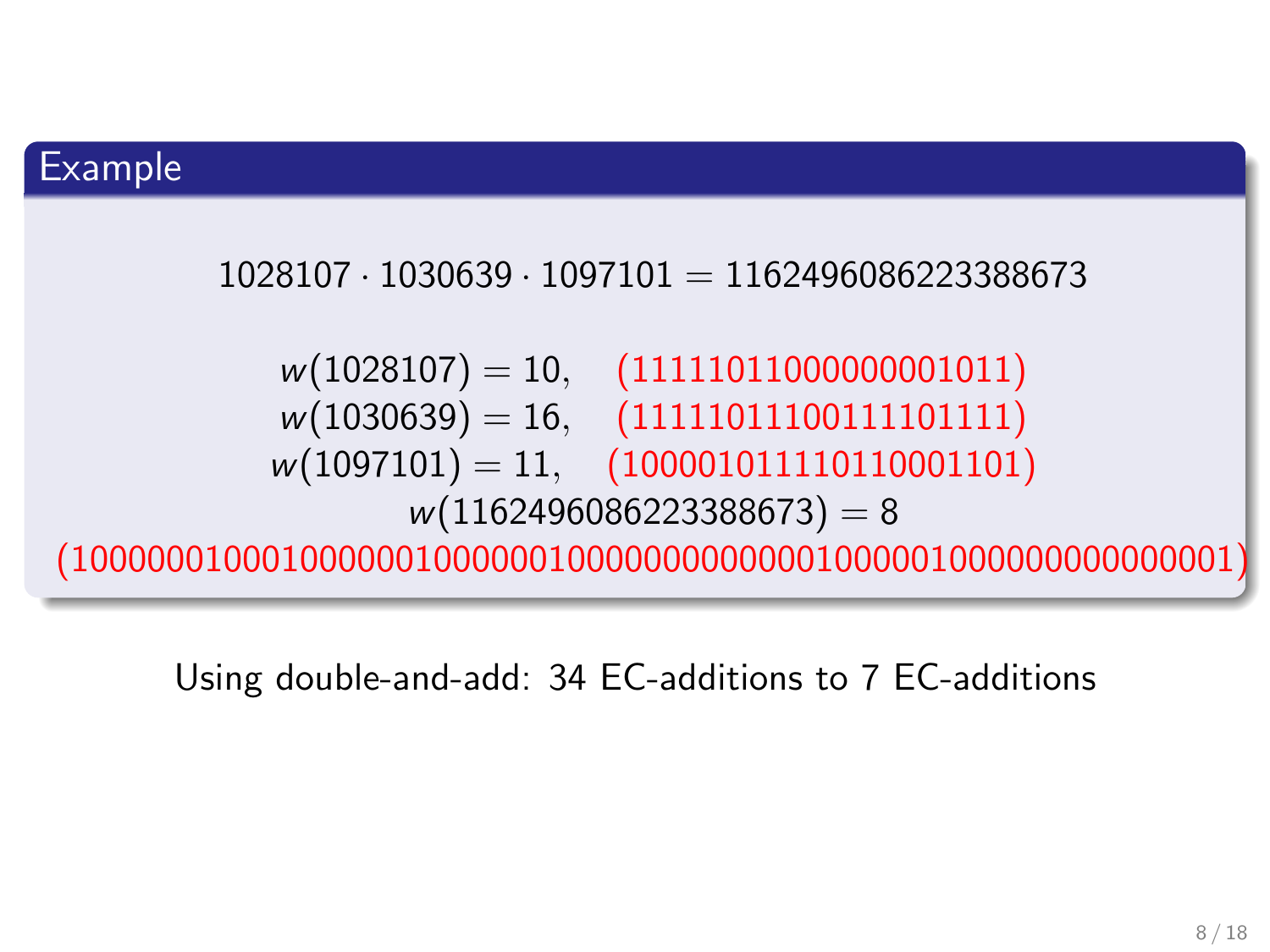### **Elliptic Curve Constant Scalar Multiplication**

We try the opposite approach  $(c(s) := #A$  in the addition chain)

- Generate integers s with "good"  $D/A$  ratio
- Test for  $\mathit{B}_{1}$ -smoothness and factor these integers  $s=\prod\hat{s}_{j}$

j J. Franke, T. Kleinjung, F. Morain, and T. Wirth. Proving the primality of very large numbers with fastECPP. Algorithmic Number Theory 2004

Subset cover problem under minimization constraints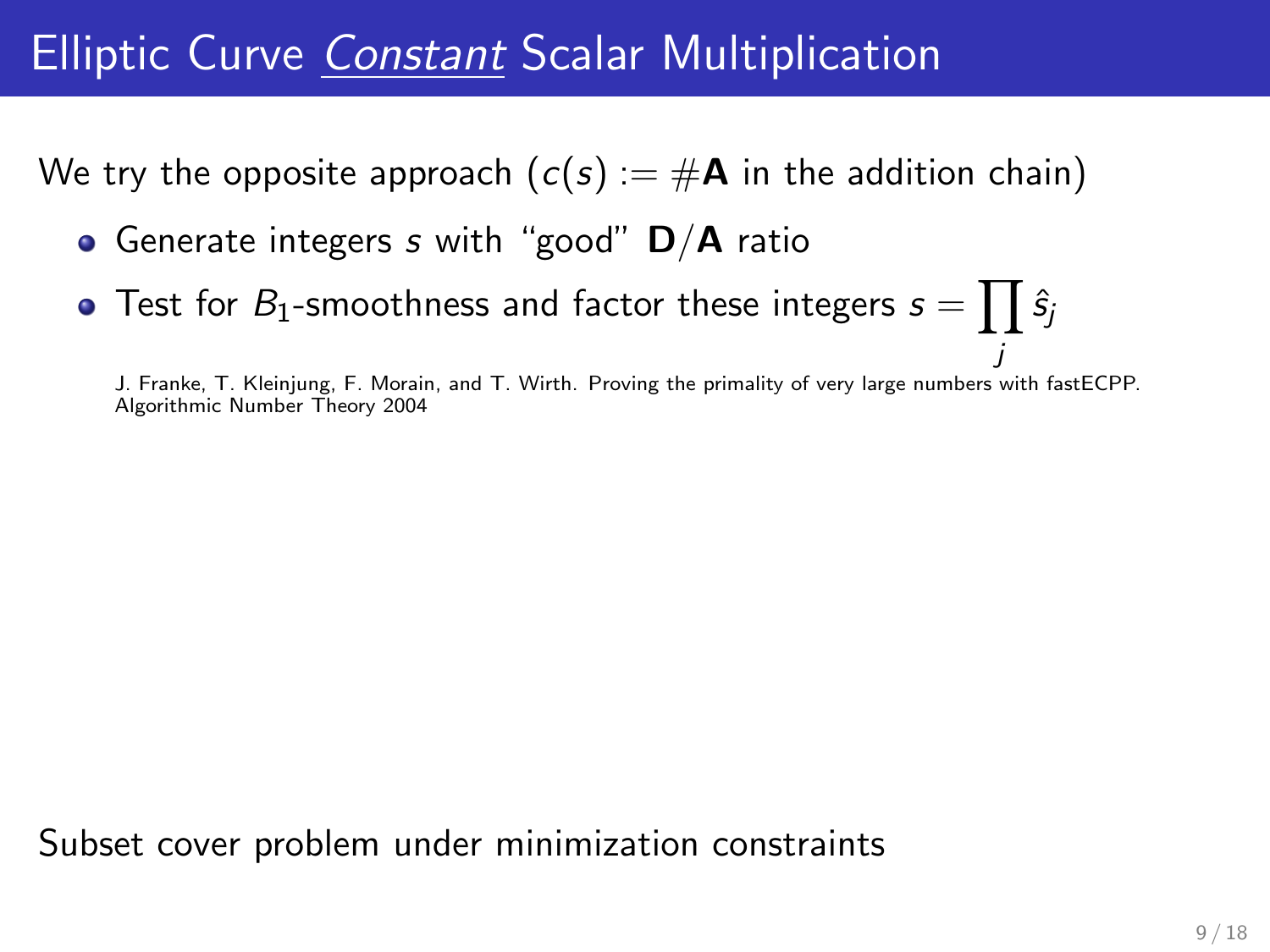### **Elliptic Curve Constant Scalar Multiplication**

We try the opposite approach  $(c(s) := #A$  in the addition chain)

- **•** Generate integers s with "good"  $D/A$  ratio
- Test for  $\mathit{B}_{1}$ -smoothness and factor these integers  $s=\prod\hat{s}_{j}$

j J. Franke, T. Kleinjung, F. Morain, and T. Wirth. Proving the primality of very large numbers with fastECPP. Algorithmic Number Theory 2004

• Combine integers  $s_i$  such that

$$
\prod_i s_i = \prod_i \prod_j \hat{s}_{i,j} = k = \text{lcm}(1,\ldots,B_1) = \prod_\ell p_\ell
$$

i.e. all the  $\hat{s}_{i,j}$  match all the  $p_\ell$ 

• Such that 
$$
\sum_{i} c(s_i = \prod_{j} \hat{s}_{i,j}) < c'(\prod_{\ell} p_{\ell}) = c'(k)
$$

Subset cover problem under minimization constraints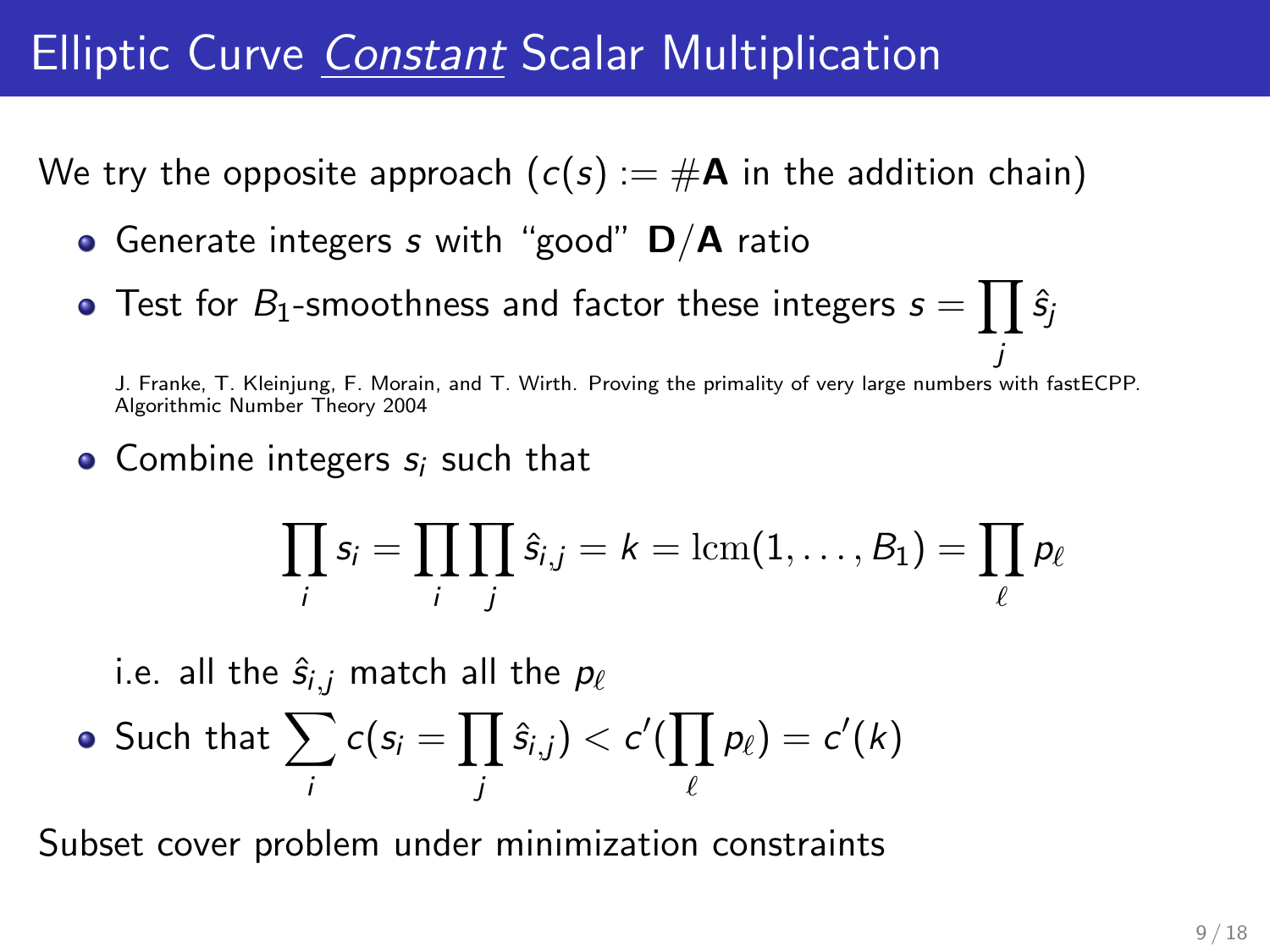## Addition/subtraction chain

Addition/subtraction chain resulting in s

$$
s=a_r,\ldots,a_1,a_0=1
$$

s.t. every  $a_i = a_i \pm a_k$  with  $0 \le i, k \le i$ 

#### Avoid unnecessary computations

Fix **A** and **D**, many chains result in the same integer

• Only double the last element  $A_{3,0}, D_0, D_0, D_0 \rightarrow (3, 2, 2, 2, 1)$  vs  $A_{1,0}, D_0 \rightarrow (3, 2, 1)$ 

Only add or subtract to the last integer in the sequence (Brauer chains or star addition chains) This avoids computing the addition of two previous values without using this result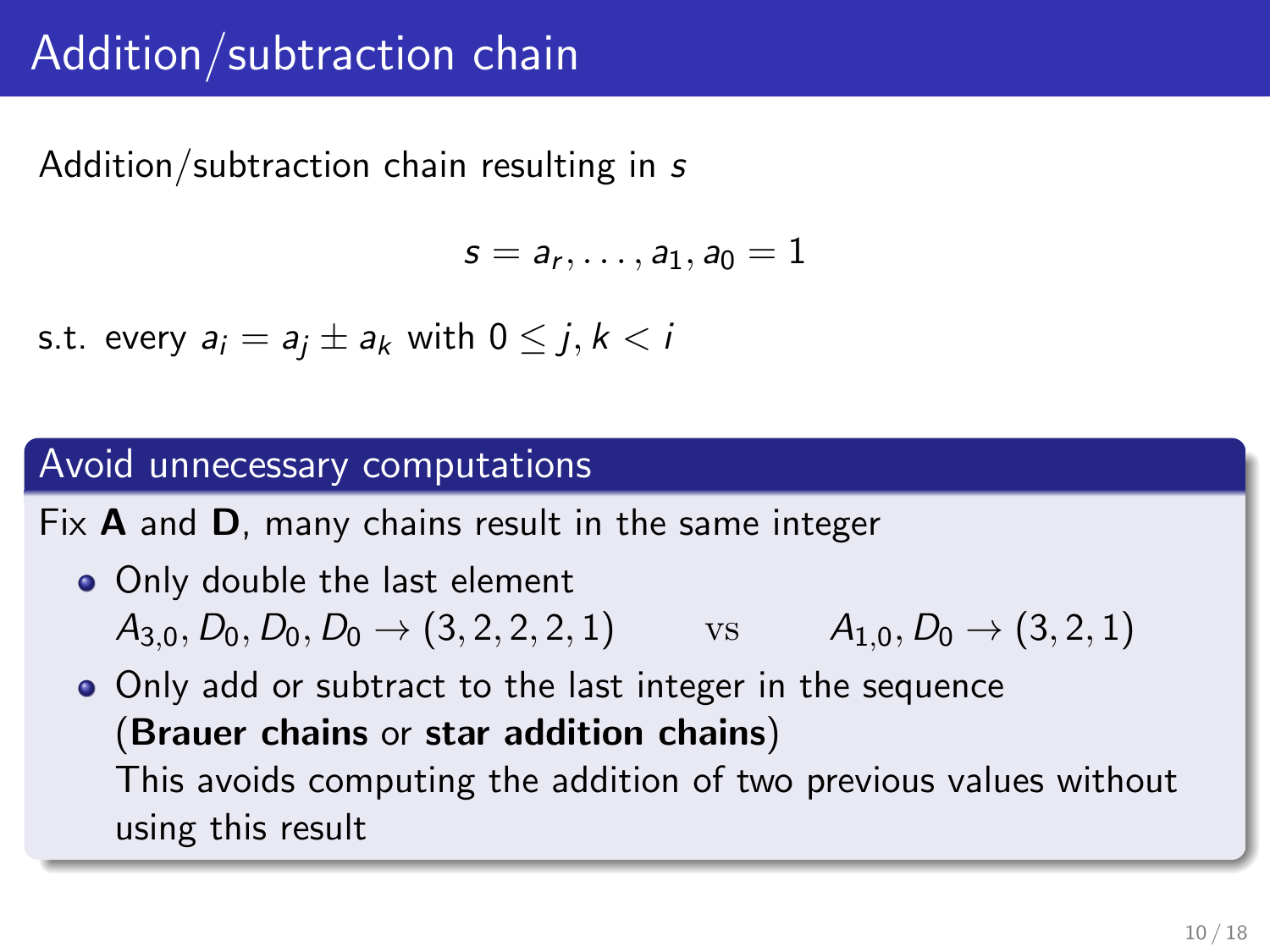#### Reduce the number of duplicates

Idea: Only add or subtract an even number from an odd number and after an addition (or subtraction) always perform a duplication

#### Generation

Start with  $u_0 = 1$  (and end with an  $\pm$ ),

$$
u_{i+1} = \begin{cases} 2u_i \\ u_i \pm u_j \quad \text{for } j < i \text{ and } u_i \equiv 0 \not\equiv u_j \text{ mod } 2 \end{cases}
$$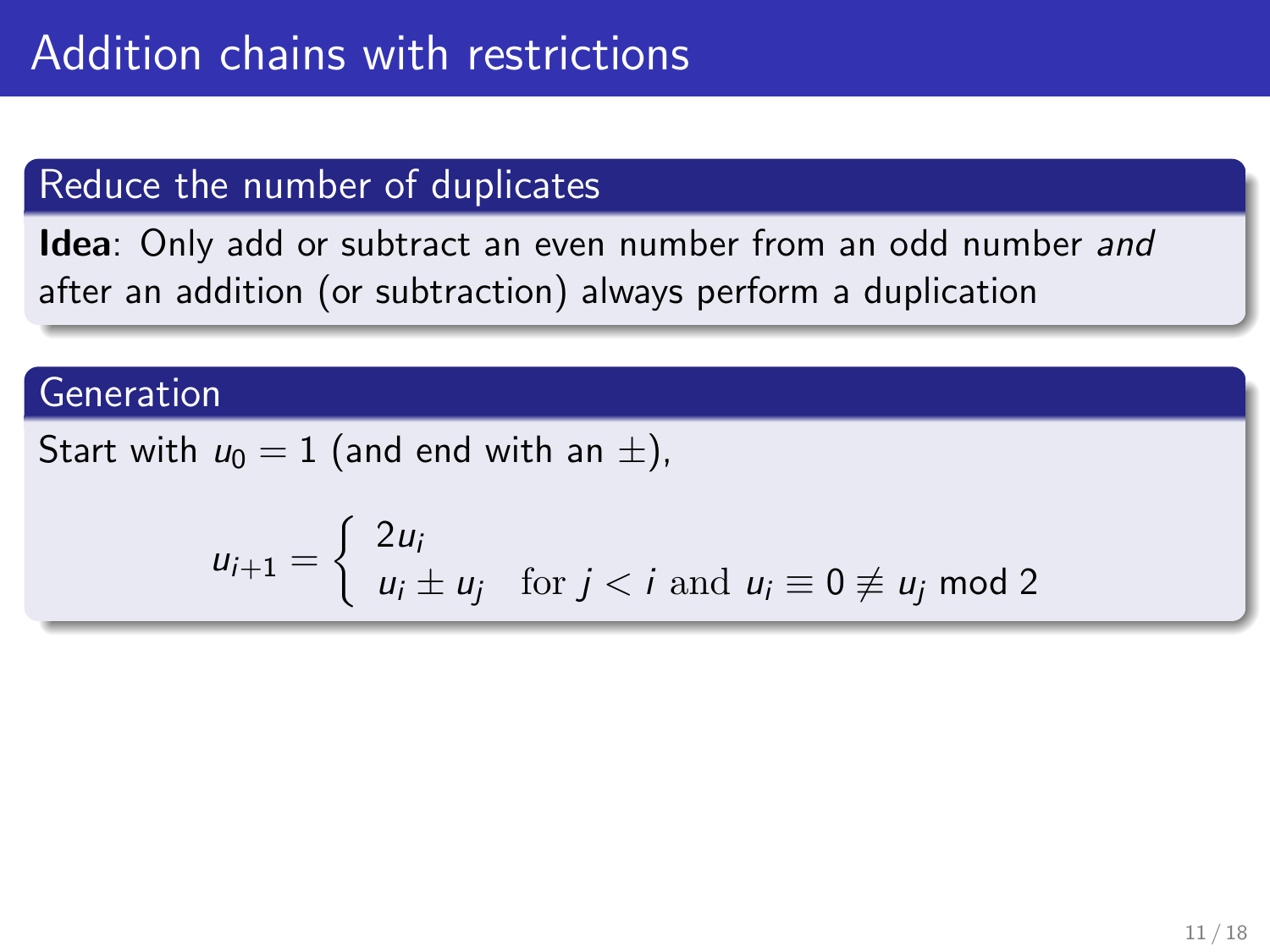#### Reduce the number of duplicates

Idea: Only add or subtract an even number from an odd number and after an addition (or subtraction) always perform a duplication

#### Generation

Start with  $u_0 = 1$  (and end with an  $\pm$ ),

$$
u_{i+1} = \begin{cases} 2u_i \\ u_i \pm u_j \quad \text{for } j < i \text{ and } u_i \equiv 0 \not\equiv u_j \text{ mod } 2 \end{cases}
$$

Given A EC-additions and D EC-duplications this approach generates

$$
\binom{\textbf{D}-1}{\textbf{A}-1}\cdot\textbf{A}!\cdot 2^{\textbf{A}}\ \text{integers}
$$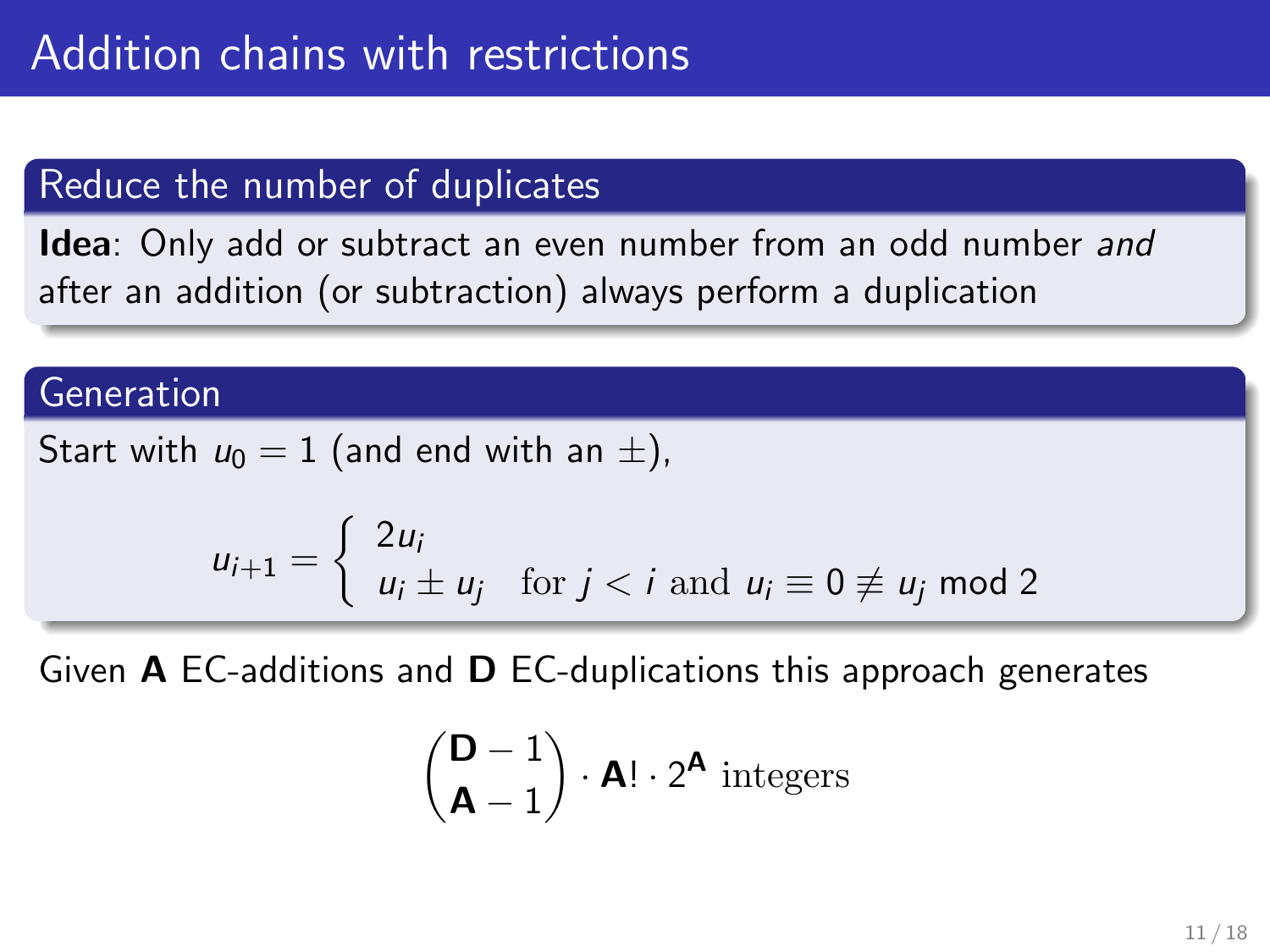# #Integers:  $A=3$  and  $3 \le D \le 50$  duplications



Brauer chains vs Restricted chains ( $A = 3$ ,  $D = 50$ )

140 · #Restricted chain ≈ #Brauer chain

 $1.09 \cdot \text{uniq}(\text{\#Restricted chains}) \approx \text{uniq}(\text{\#Brauer chains})$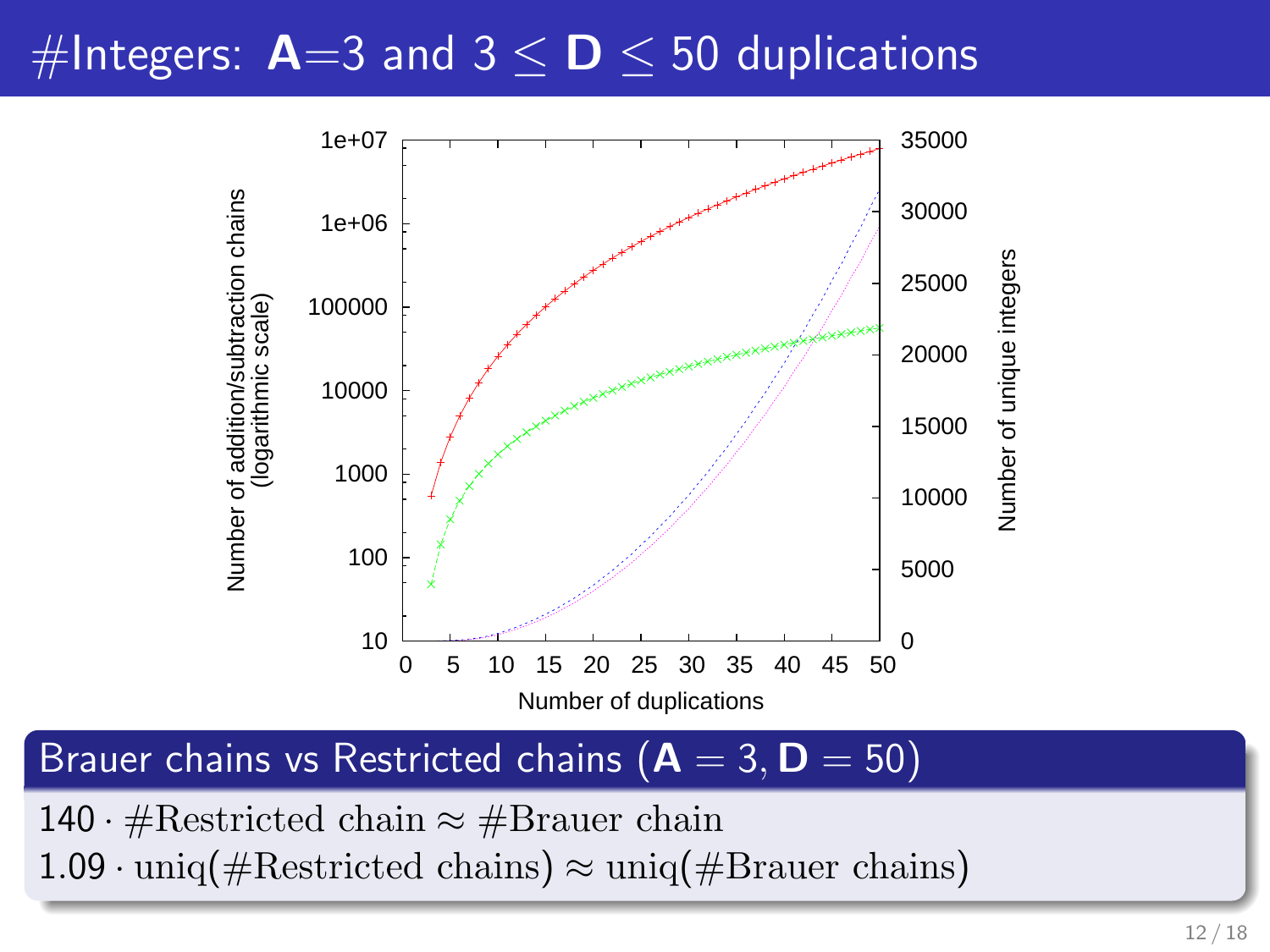$$
\begin{array}{c|c|c} & \text{No-storage} & \text{Low-Storage} \\ \hline \hline \text{\#integers} & \left( \begin{array}{c|c} \mathbf{D}-1 \\ \mathbf{A}-1 \end{array} \right) \cdot 2^{\mathbf{A}} & \left( \begin{array}{c|c} \mathbf{D}-1 \\ \mathbf{A}-1 \end{array} \right) \cdot \mathbf{A}! \cdot 2^{\mathbf{A}} \end{array}
$$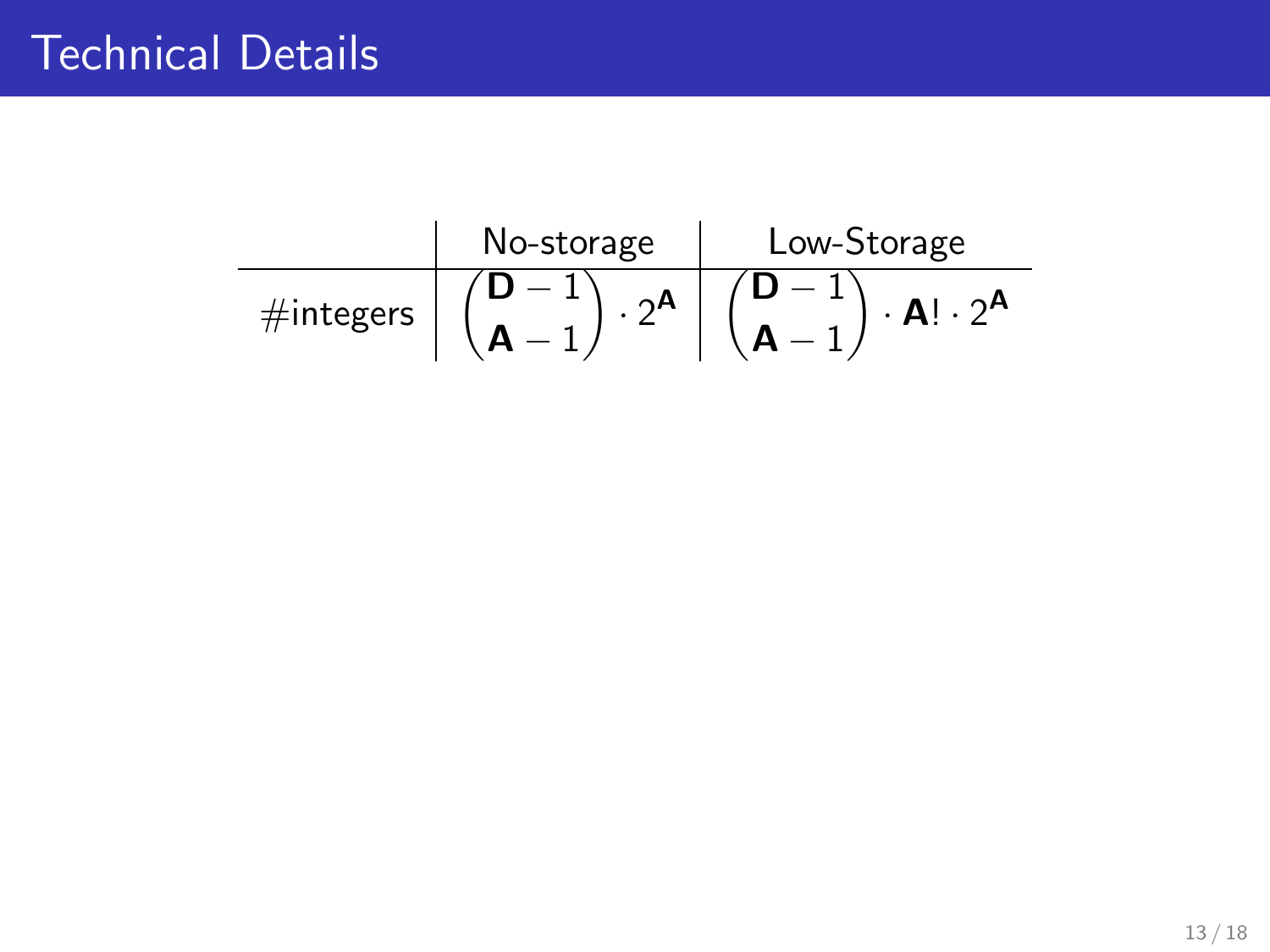$$
\begin{array}{c|c|c} & \text{No-storage} & \text{Low-Storage} \\ \hline \text{\#integers} & \left(\begin{array}{c} \textbf{D}-1 \\ \textbf{A}-1 \end{array}\right) \cdot 2^{\textbf{A}} & \left(\begin{array}{c} \textbf{D}-1 \\ \textbf{A}-1 \end{array}\right) \cdot \textbf{A}! \cdot 2^{\textbf{A}} \end{array}
$$

#### Combining the smooth-integers

- Greedy approach (use good  $D/A$  ratios first)
- Selection process is randomized
- Score according to the size of the prime divisors
- Left-overs are done using brute-force

All technical details in our paper!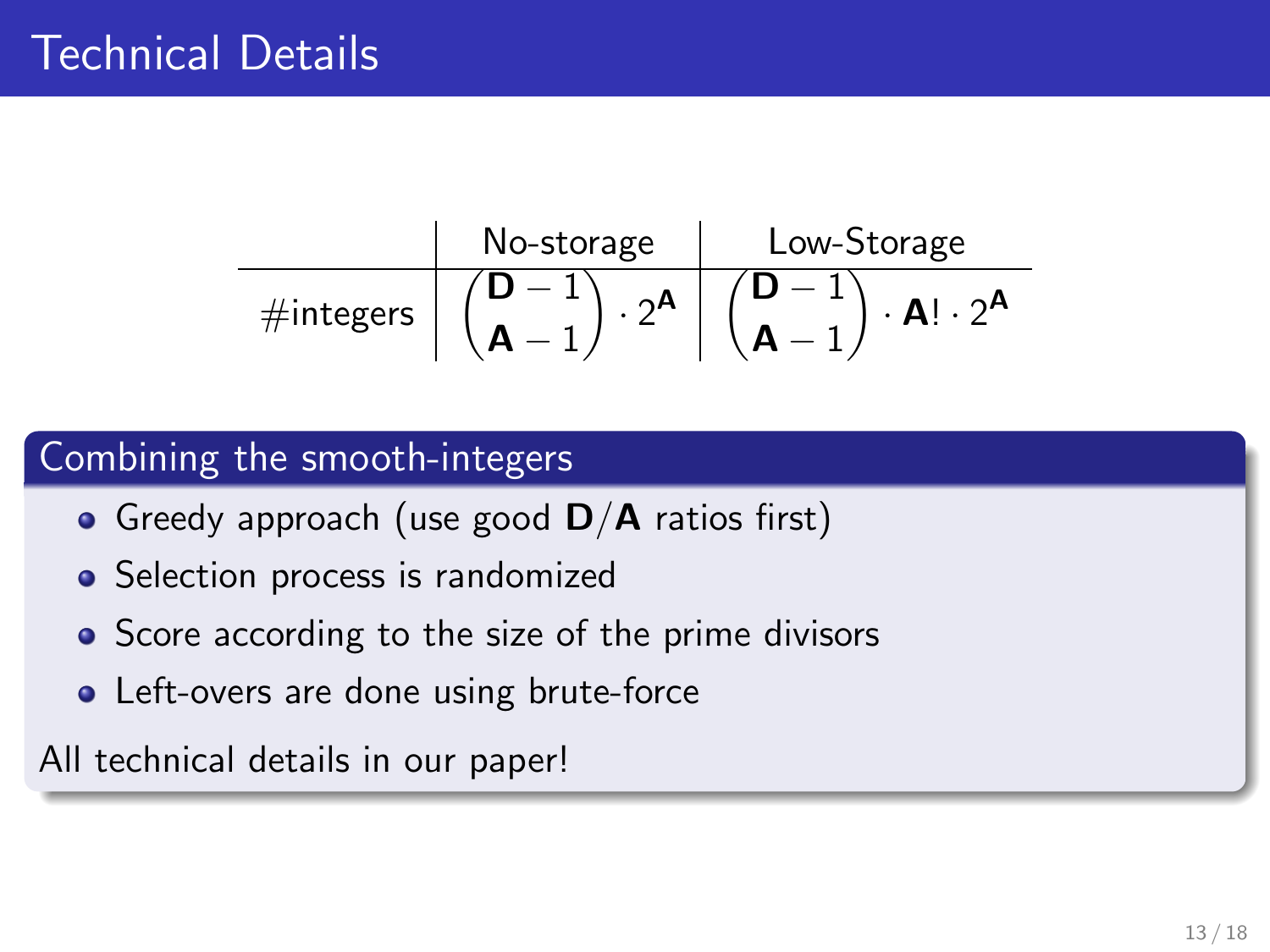# 2.9  $\cdot$   $10^9$ -smoothness testing

| No-storage setting |            |                       |               | Low-storage setting |                       |
|--------------------|------------|-----------------------|---------------|---------------------|-----------------------|
| A                  | D          | #ST                   | A             | D                   | $\#ST$                |
| $\mathbf{1}$       | $5 - 200$  | $3.920 \cdot 10^{2}$  | $\mathbf{1}$  | $5 - 250$           | $4.920 \cdot 10^{2}$  |
| 2                  | $10 - 200$ | $7.946 \cdot 10^{4}$  | $\mathcal{P}$ | $10 - 250$          | $2.487 \cdot 10^5$    |
| 3                  | $15 - 200$ | $1.050 \cdot 10^7$    | 3             | $15 - 250$          | $1.235 \cdot 10^8$    |
| 4                  | $20 - 200$ | $1.035 \cdot 10^{9}$  | 4             | $20 - 250$          | $6.101 \cdot 10^{10}$ |
| 5                  | $25 - 200$ | $8.114 \cdot 10^{10}$ | 5             | $25 - 158$          | $2.956 \cdot 10^{12}$ |
|                    |            |                       | 5             | $159 - 220$         | $1.331 \cdot 10^{11}$ |
| 6                  | $30 - 173$ | $2.183 \cdot 10^{12}$ | 6             | $60 - 176$          | $2.513 \cdot 10^{11}$ |
| 7                  | $35 - 84$  | $5.791 \cdot 10^{11}$ |               |                     |                       |
| Total              |            | $2.844 \cdot 10^{12}$ |               |                     | $3.403 \cdot 10^{12}$ |

 $2.9 \cdot 10^9$ -smoothness tests on our mini-cluster using 4.5 GB memory  $(5 \times 8$  Intel Xeon CPU E5430 2.66GHz) Results obtained in  $\approx$  18 months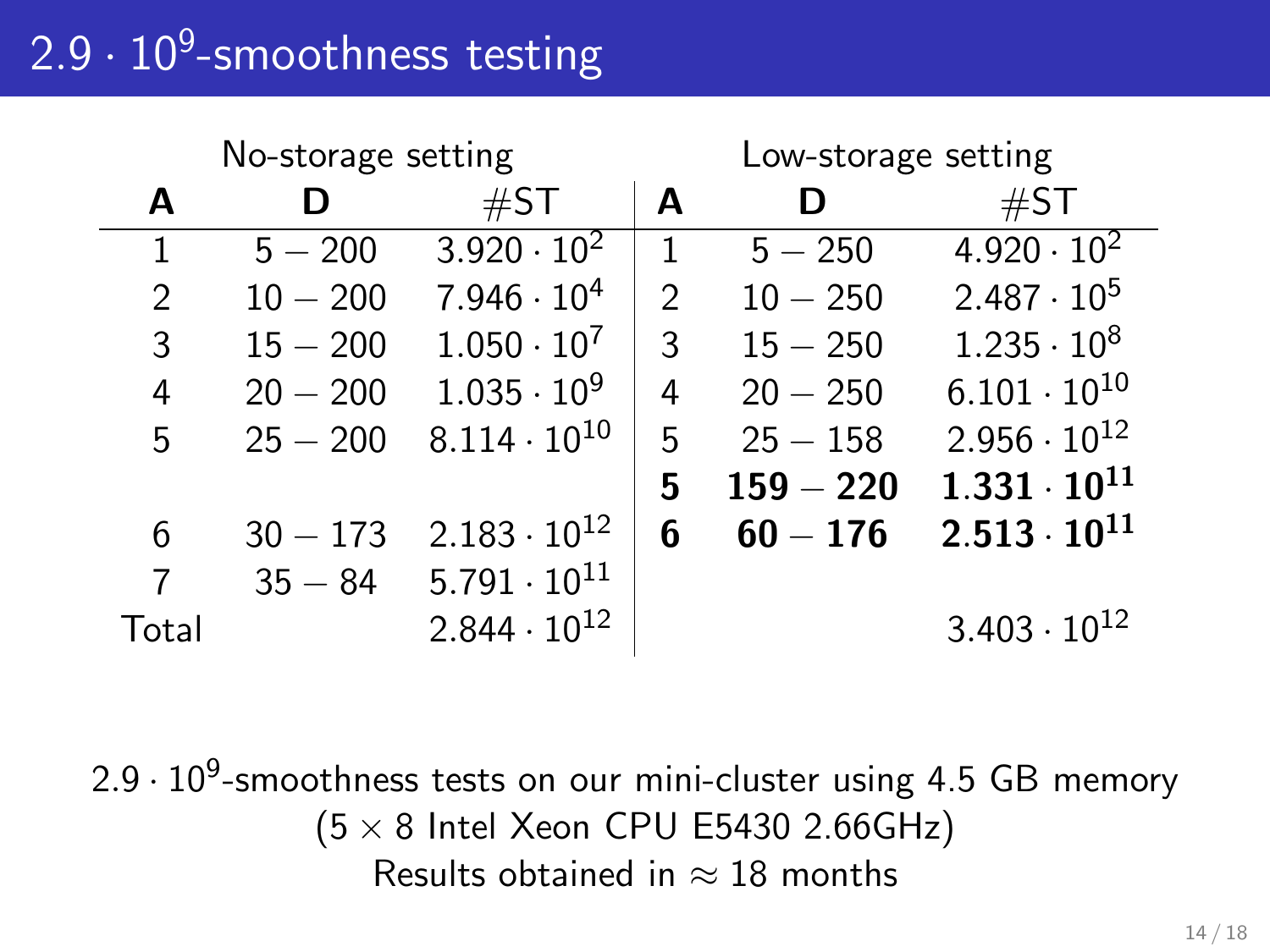| #D  | #A             | product                                                        | addition chain                                  |
|-----|----------------|----------------------------------------------------------------|-------------------------------------------------|
| 11  | 1              | 89.23                                                          | $S_0D^{11}$                                     |
| 14  | $\overline{2}$ | $197 \cdot 83$                                                 | $S_0D^5S_0D^9$                                  |
| 15  | $\overline{2}$ | $193 \cdot 191$                                                | $S_0D^{12}A_0D^3$                               |
| 15  | $\overline{2}$ | $199 \cdot 19 \cdot 13$                                        | $A_0D^{14}A_0D^1$                               |
| 18  | $\mathbf{1}$   | $109 \cdot 37 \cdot 13 \cdot 5$                                | $A_0D^{18}$                                     |
| 19  | $\overline{2}$ | $157 \cdot 53 \cdot 7 \cdot 3 \cdot 3$                         | $S_0 D^6 S_0 D^{13}$                            |
| 21  | 3              | $223 \cdot 137 \cdot 103$                                      | $A_0D^{10}A_0D^{10}A_0D^1$                      |
| 23  | 3              | $179 \cdot 149 \cdot 61 \cdot 5$                               | $S_0 D^{13} A_0 D^5 S_0 D^5$                    |
| 28  | 1              | $127 \cdot 113 \cdot 43 \cdot 29 \cdot 5 \cdot 3$              | $S_0D^{28}$                                     |
| 30  | 3              | $181 \cdot 173 \cdot 167 \cdot 11 \cdot 7 \cdot 3$             | $A_0D^{11}A_0D^{16}A_0D^3$                      |
| 33  | 5              | $211 \cdot 73 \cdot 67 \cdot 59 \cdot 47 \cdot 3$              | $S_0 D^6 A_0 D^2 A_0 D^{11} S_0 D^3 S_0 D^{11}$ |
| 36  | 4              | $241 \cdot 131 \cdot 101 \cdot 79 \cdot 31 \cdot 11$           | $A_0D^2A_0D^{16}A_0D^{16}A_0D^2$                |
| 41  | 4              | $233 \cdot 229 \cdot 163 \cdot 139 \cdot 107 \cdot 17$         | $S_0 D^9 S_0 D^4 S_0 D^{11} S_0 D^{17}$         |
| 49  | 5              | $251 \cdot 239 \cdot 227 \cdot 151 \cdot 97 \cdot 71 \cdot 41$ | $S_0 D^3 S_0 D^{29} A_0 D^4 A_0 D^8 A_0 D^5$    |
| 8   | 0              | $2^8$                                                          | $D^8$                                           |
| 361 | 38             | Total                                                          |                                                 |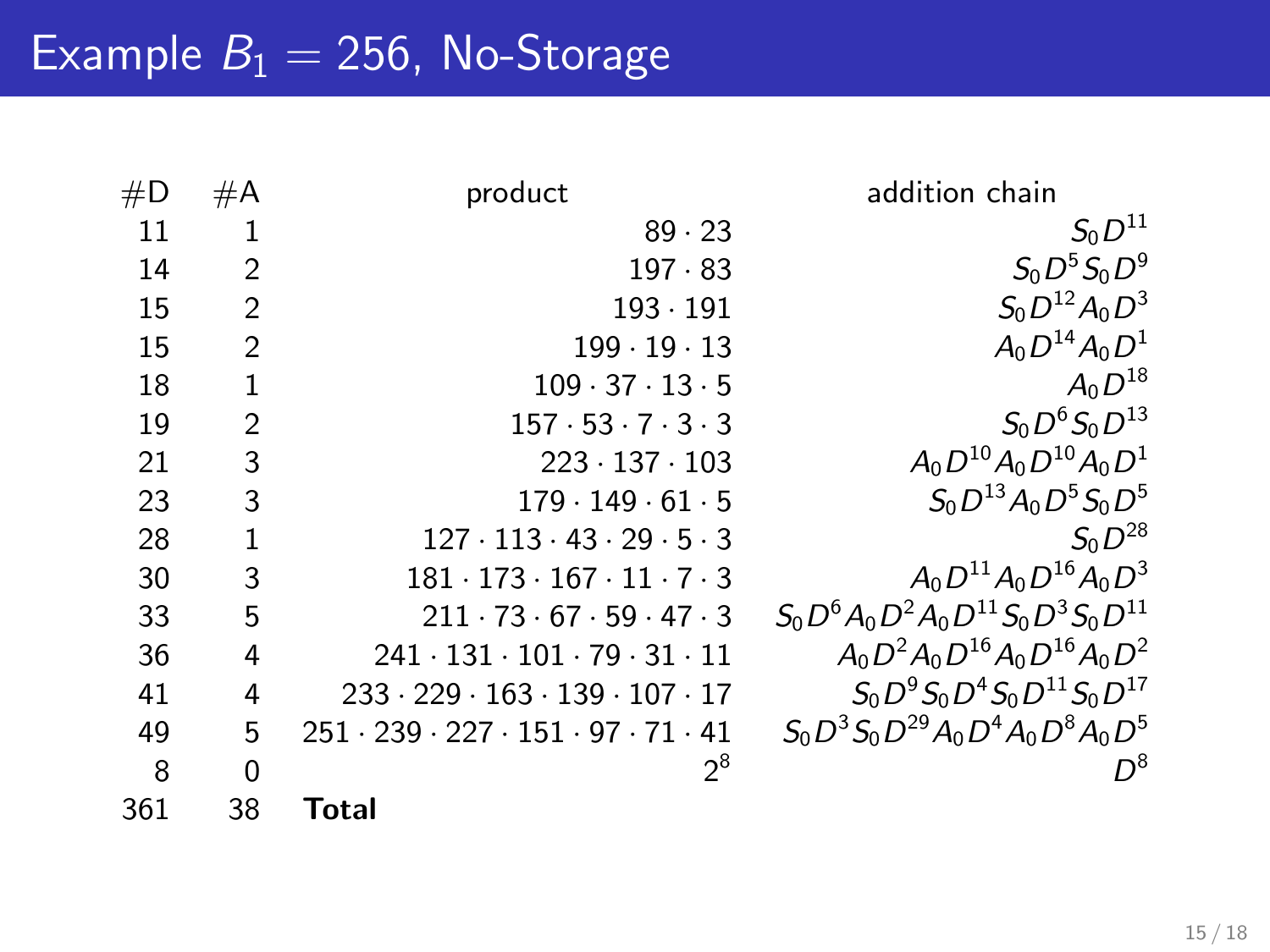Speedup

| B <sub>1</sub> |       | $\#\mathsf{M} + \#\mathsf{S}$ | speedup | $\#R$ | reduction |
|----------------|-------|-------------------------------|---------|-------|-----------|
| 256            | $[1]$ | 3074                          |         | 38    |           |
| No-storage     |       | 2844                          | 1.08    | 10    | 3.80      |
| Low-storage    |       | 2831                          | 1.09    | 22    | 1.73      |
| 512            | $[1]$ | 6 1 3 5                       |         | 62    |           |
| No-storage     |       | 5806                          | 1.06    | 10    | 6.20      |
| Low-storage    |       | 5740                          | 1.07    | 22    | 2.82      |
| 1024           | $[1]$ | 12036                         |         | 134   |           |
| No-storage     |       | 11508                         | 1.05    | 10    | 13.40     |
| Low-storage    |       | 11 375                        | 1.06    | 22    | 6.09      |
| 8192           | [1]   | 93040                         |         | 550   |           |
| No-storage     |       | 91074                         | 1.02    | 10    | 55.00     |
| Low-storage    |       | 89991                         | 1.03    | 22    | 25.00     |

[1] Starfish on Strike, D. J. Bernstein, P. Birkner, T. Lange, Latincrypt 2010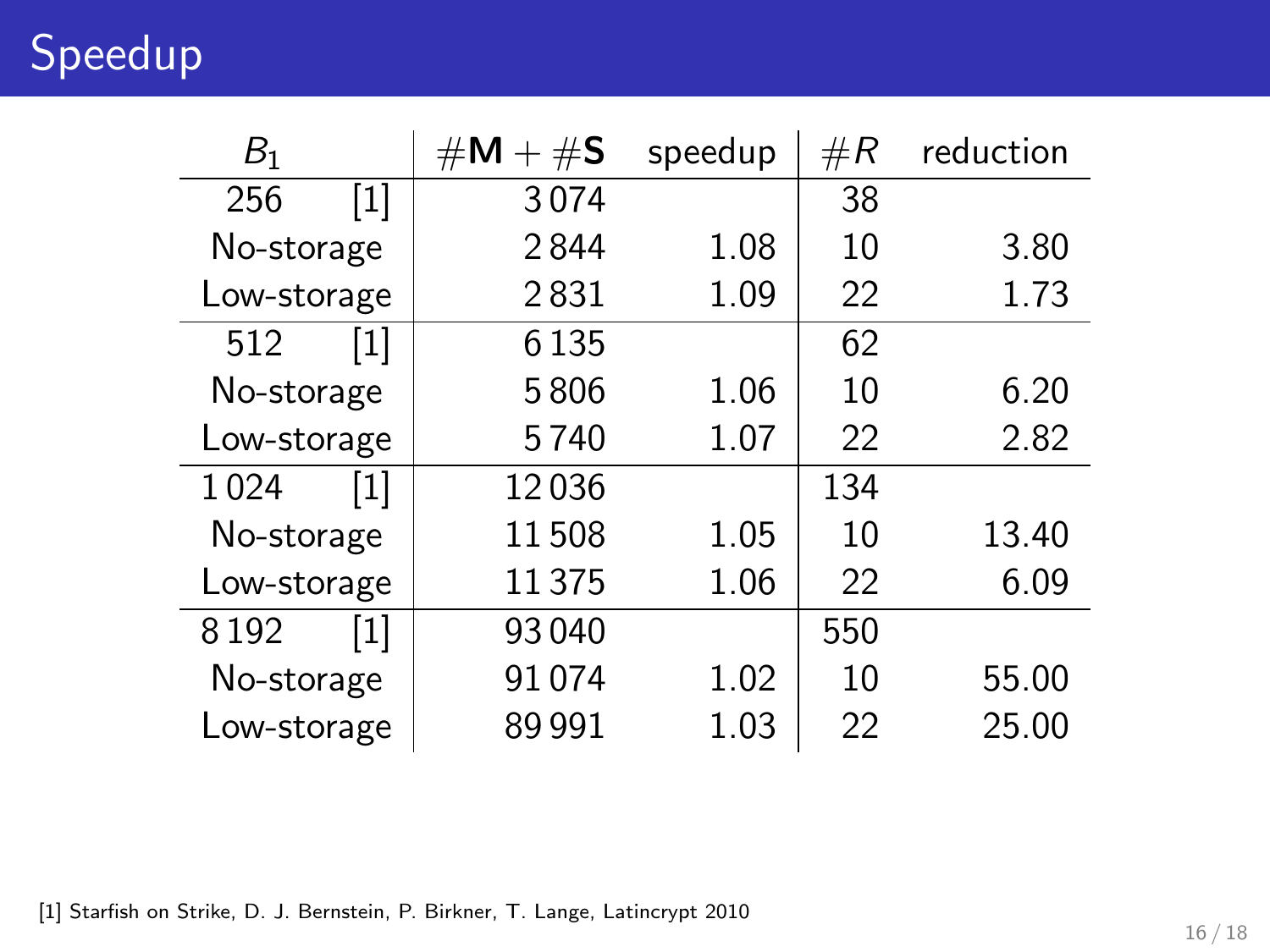Speedup

| B <sub>1</sub> |       | $\#\mathsf{M} + \#\mathsf{S}$ | speedup | $\#R$ | reduction |
|----------------|-------|-------------------------------|---------|-------|-----------|
| 256            | $[1]$ | 3074                          |         | 38    |           |
| No-storage     |       | 2844                          | 1.08    | 10    | 3.80      |
| Low-storage    |       | 2831                          | 1.09    | 22    | 1.73      |
| 512            | $[1]$ | 6 1 3 5                       |         | 62    |           |
| No-storage     |       | 5806                          | 1.06    | 10    | 6.20      |
| Low-storage    |       | 5740                          | 1.07    | 22    | 2.82      |
| 1024           | $[1]$ | 12036                         |         | 134   |           |
| No-storage     |       | 11508                         | 1.05    | 10    | 13.40     |
| Low-storage    |       | 11 375                        | 1.06    | 22    | 6.09      |
| 8192           | [1]   | 93040                         |         | 550   |           |
| No-storage     |       | 91074                         | 1.02    | 10    | 55.00     |
| Low-storage    |       | 89991                         | 1.03    | 22    | 25.00     |

This does not take the memory overhead into account... We expect a higher speedup in practice!

[1] Starfish on Strike, D. J. Bernstein, P. Birkner, T. Lange, Latincrypt 2010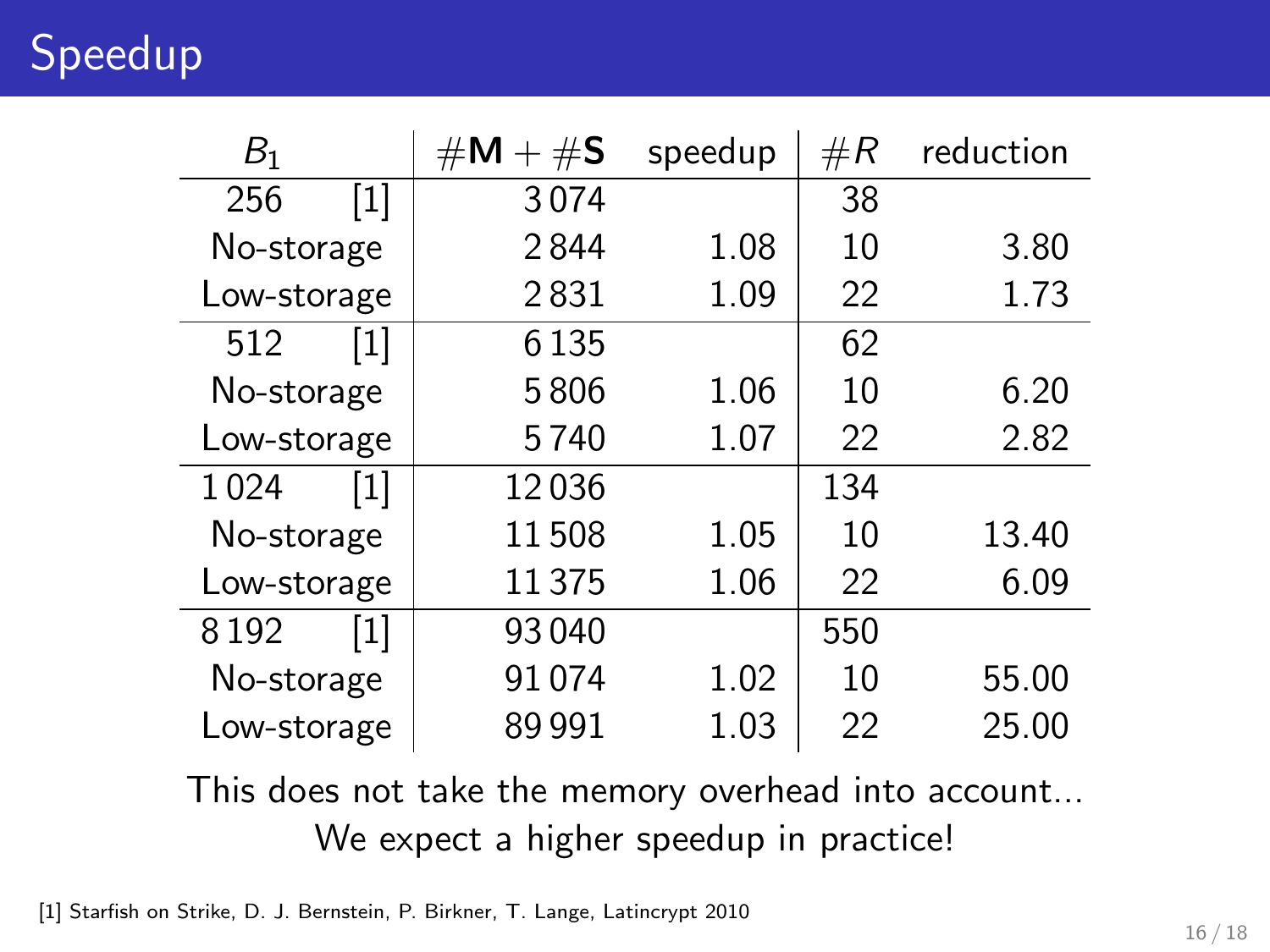## Performance Comparison, 192-bit moduli

|                                              | performance (#curves), $B_1 = 960$ |                       |       |  |  |
|----------------------------------------------|------------------------------------|-----------------------|-------|--|--|
|                                              |                                    | $(1/sec)$ $(1/\$100)$ | ratio |  |  |
|                                              |                                    |                       |       |  |  |
| $\left[ \text{Intel } 7 \right]$ [gnfslinux] | 13661                              | 4554                  |       |  |  |
| Intel i7 [EECM]                              | 8677                               | 2892                  |       |  |  |
| V4SX35-10 [FPL'10]                           | 3586                               | 766                   |       |  |  |
| V4SX25-10 [FCCM'07]                          | 7910                               | 2654                  |       |  |  |
|                                              |                                    |                       |       |  |  |
| performance (#curves), $B_1 = 8192$          |                                    |                       |       |  |  |
| GTX 295 [SHARCS'09]                          | 5895                               |                       |       |  |  |
|                                              |                                    |                       |       |  |  |
|                                              |                                    |                       |       |  |  |
|                                              |                                    |                       |       |  |  |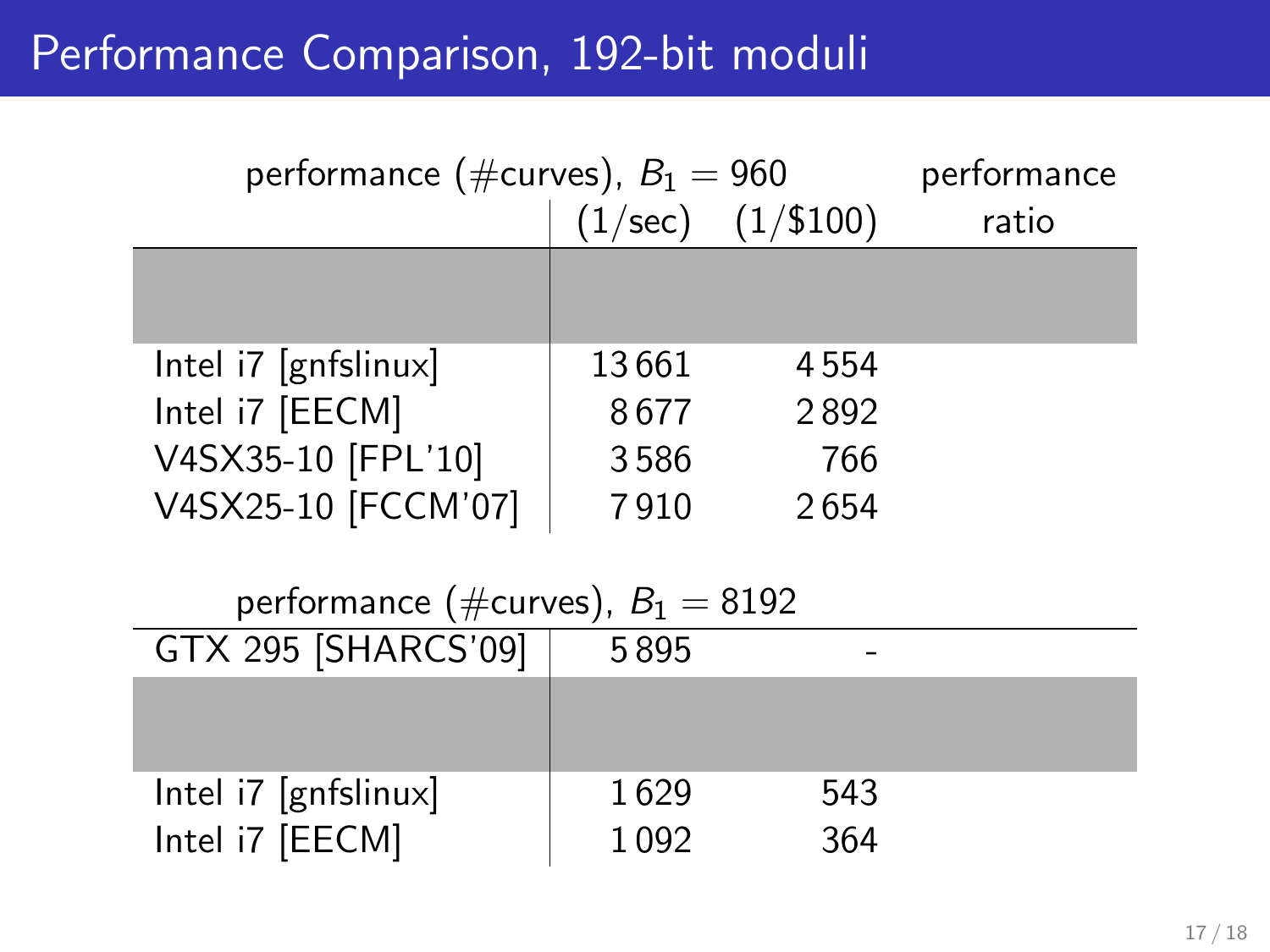## Performance Comparison, 192-bit moduli

| performance (#curves), $B_1 = 960$ | performance |             |       |
|------------------------------------|-------------|-------------|-------|
|                                    | (1/sec)     | $(1/\$100)$ | ratio |
| GTX 580, no-storage                | 171486      | 42872       | 1.00  |
| Intel i7 [gnfslinux]               | 13661       | 4554        | 9.41  |
| Intel i7 [EECM]                    | 8677        | 2892        | 14.82 |
| V4SX35-10 [FPL'10]                 | 3586        | 766         | 55.97 |
| V4SX25-10 [FCCM'07]                | 7910        | 2654        | 16.15 |

| performance (#curves), $B_1 = 8192$ |       |      |       |
|-------------------------------------|-------|------|-------|
| GTX 295 [SHARCS'09]                 | 5895  |      |       |
| GTX 580, no-storage                 | 19869 | 4967 | 1.00  |
| Intel i7 [gnfslinux]                | 1629  | 543  | 9.15  |
| Intel i7 [EECM]                     | 1092  | 364  | 13.65 |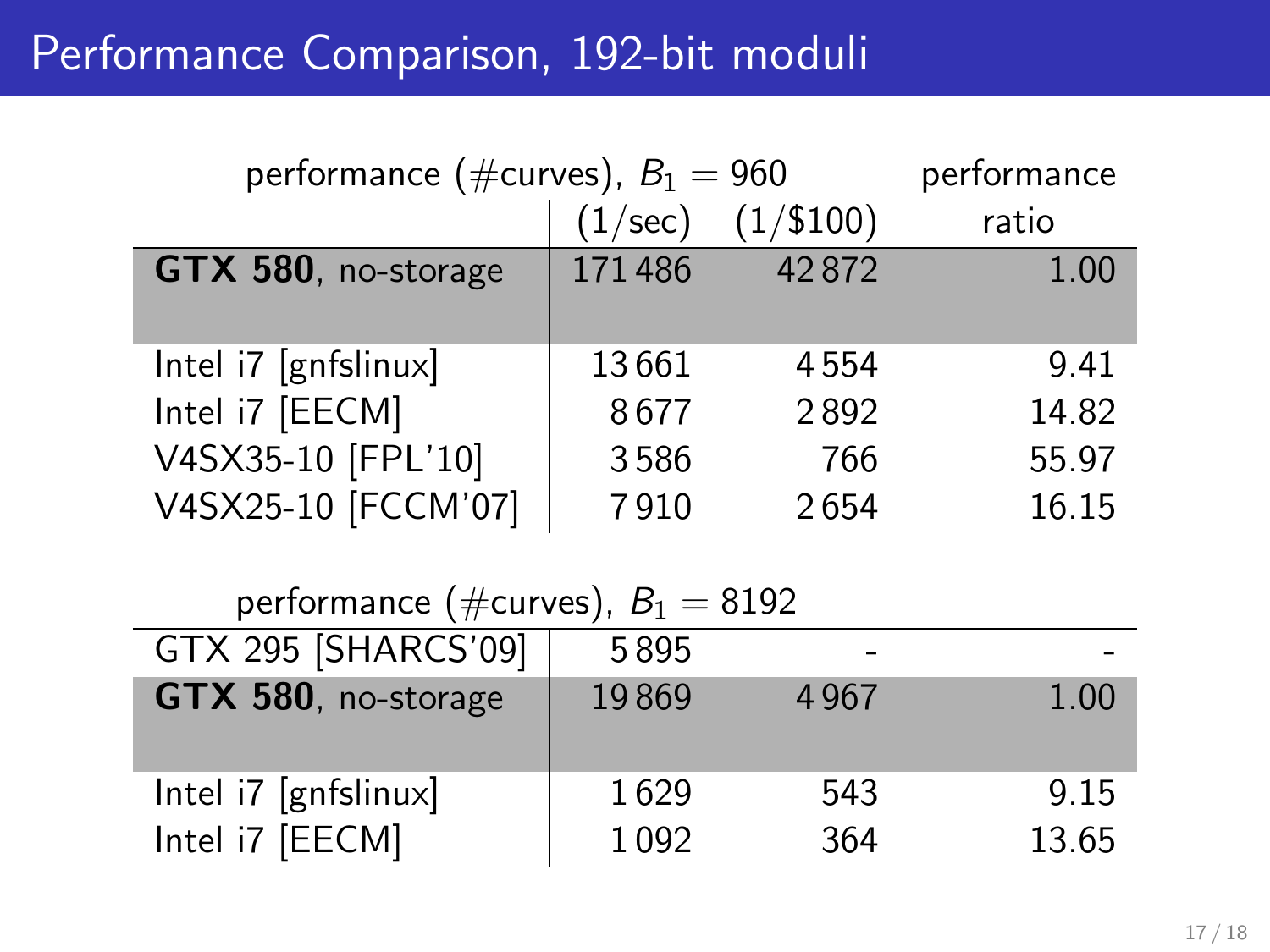## Performance Comparison, 192-bit moduli

| performance (#curves), $B_1 = 960$ | performance      |             |       |
|------------------------------------|------------------|-------------|-------|
|                                    | $(1/\text{sec})$ | $(1/\$100)$ | ratio |
| GTX 580, no-storage                | 171486           | 42872       | 1.00  |
| GTX 580, windowing                 | 79170            | 19793       | 2.17  |
| Intel i7 [gnfslinux]               | 13661            | 4554        | 9.41  |
| Intel i7 [EECM]                    | 8677             | 2892        | 14.82 |
| V4SX35-10 [FPL'10]                 | 3586             | 766         | 55.97 |
| V4SX25-10 [FCCM'07]                | 7910             | 2654        | 16.15 |

| performance (#curves), $B_1 = 8192$ |         |      |       |
|-------------------------------------|---------|------|-------|
| GTX 295 [SHARCS'09]                 | 5895    |      |       |
| GTX 580, no-storage                 | 19869   | 4967 | 1.00  |
| GTX 580, windowing                  | 9 1 0 6 | 2277 | 2.18  |
| Intel i7 [gnfslinux]                | 1629    | 543  | 9.15  |
| Intel i7 [EECM]                     | 1092    | 364  | 13.65 |